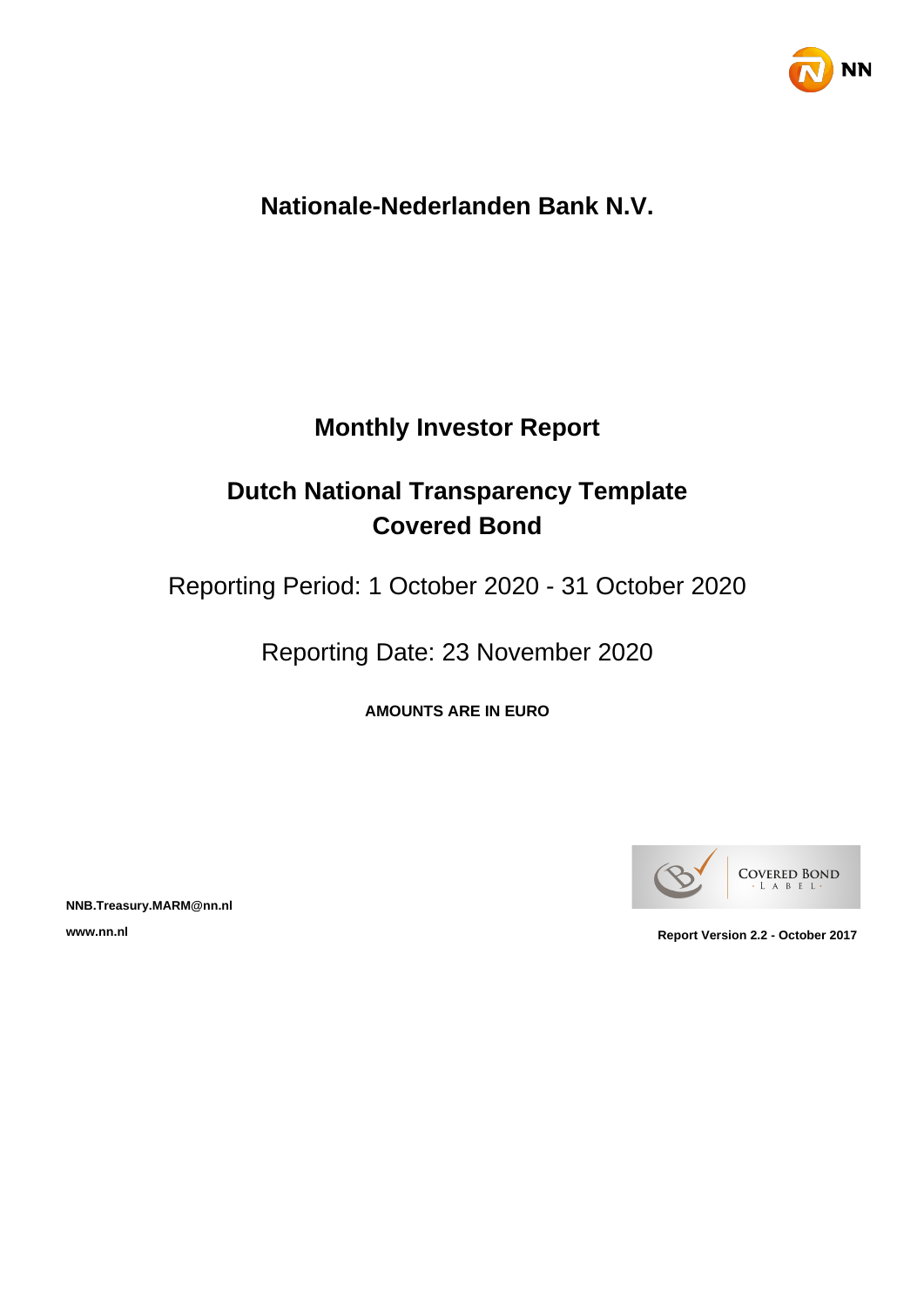#### **Table of Contents**

|                                                   | Page           |
|---------------------------------------------------|----------------|
| <b>Covered Bonds</b>                              | $\mathbf{3}$   |
| <b>Asset Cover Test</b>                           | $\overline{4}$ |
| <b>Counterparty Credit Ratings &amp; Triggers</b> | 5              |
| Ledgers & Investments                             | 6              |
| Regulatory Information                            | $\overline{7}$ |
| <b>Stratifications</b>                            | 8              |
| Glossary                                          | 26             |
| Contact Information                               | 28             |

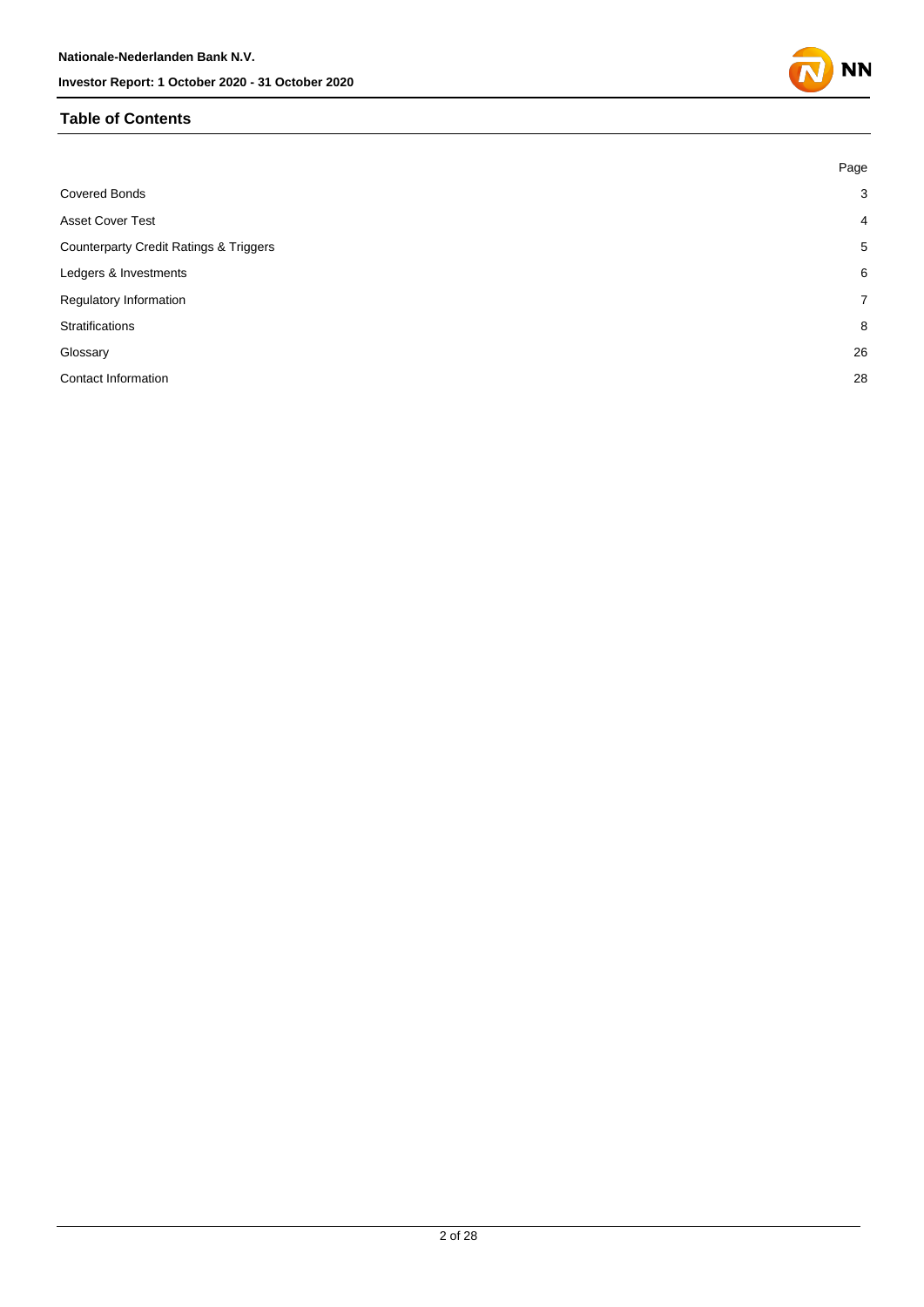

#### **Covered Bonds**

| Series                | <b>ISIN</b>  | Currencv   | <b>Initial Principal</b><br>Balance* | Outstanding<br>Amount* | <b>Coupon</b> | <b>Issuance</b><br>Date | <b>Maturity</b><br>Date | <b>IRS Counterparty</b> | Redemption<br>Type | <b>LCR HQLA</b><br>Category |
|-----------------------|--------------|------------|--------------------------------------|------------------------|---------------|-------------------------|-------------------------|-------------------------|--------------------|-----------------------------|
| <b>SB CB Series 1</b> | VL0015436072 | <b>EUR</b> | 500.000.000                          | 500.000.000            | 0.0100%       | 08/07/20                | 08/07/30                |                         | <b>Bullet</b>      |                             |
| <b>SB CB Series 2</b> | NL0015614611 | <b>EUR</b> | 500,000,000                          | 500.000.000            | 0.0500%       | 24/09/20                | 24/09/35                |                         | <b>Bullet</b>      |                             |

\* Amounts to be reported in the relevant currency, and also the euro-equivalent amounts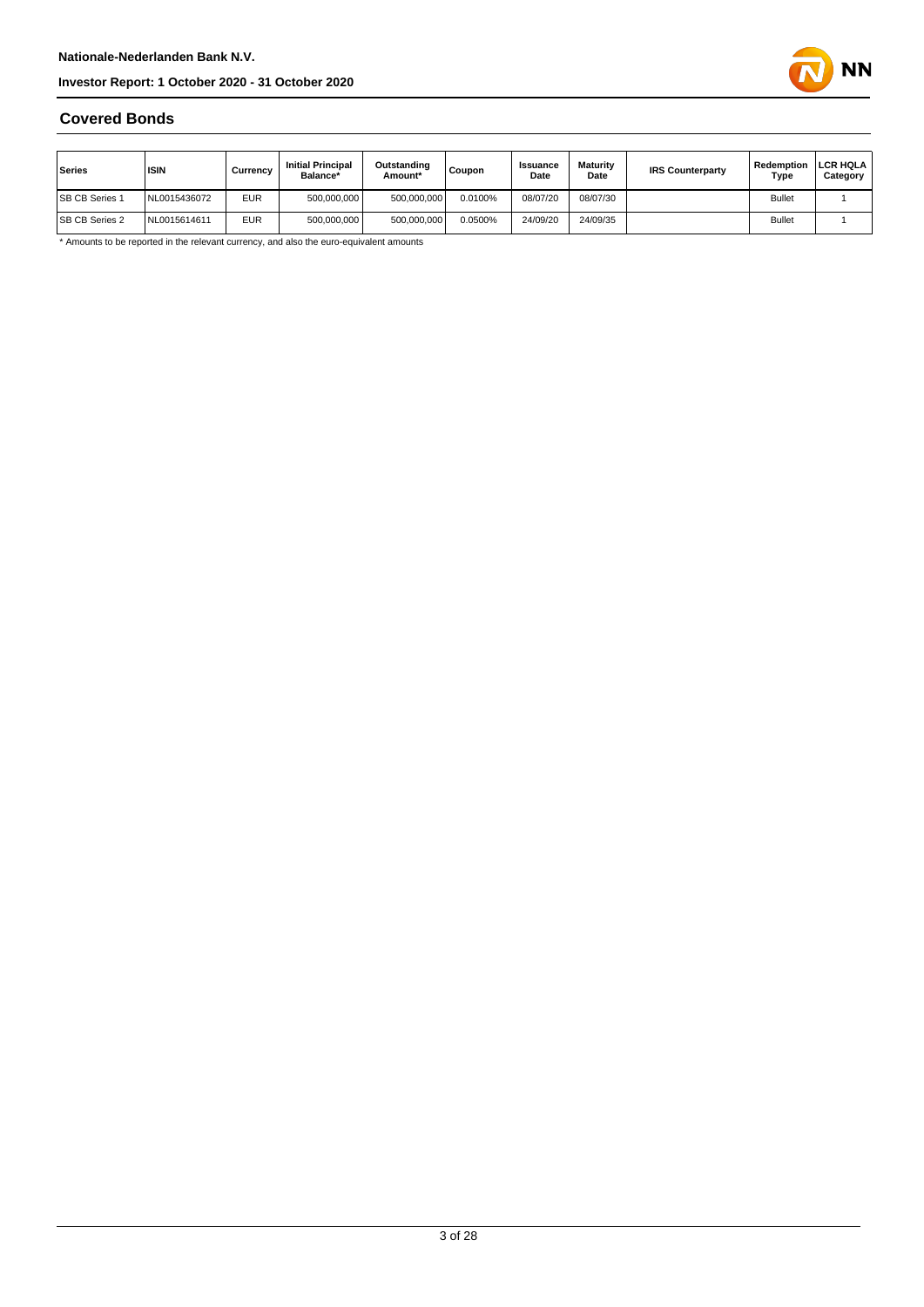#### **Asset Cover Test**

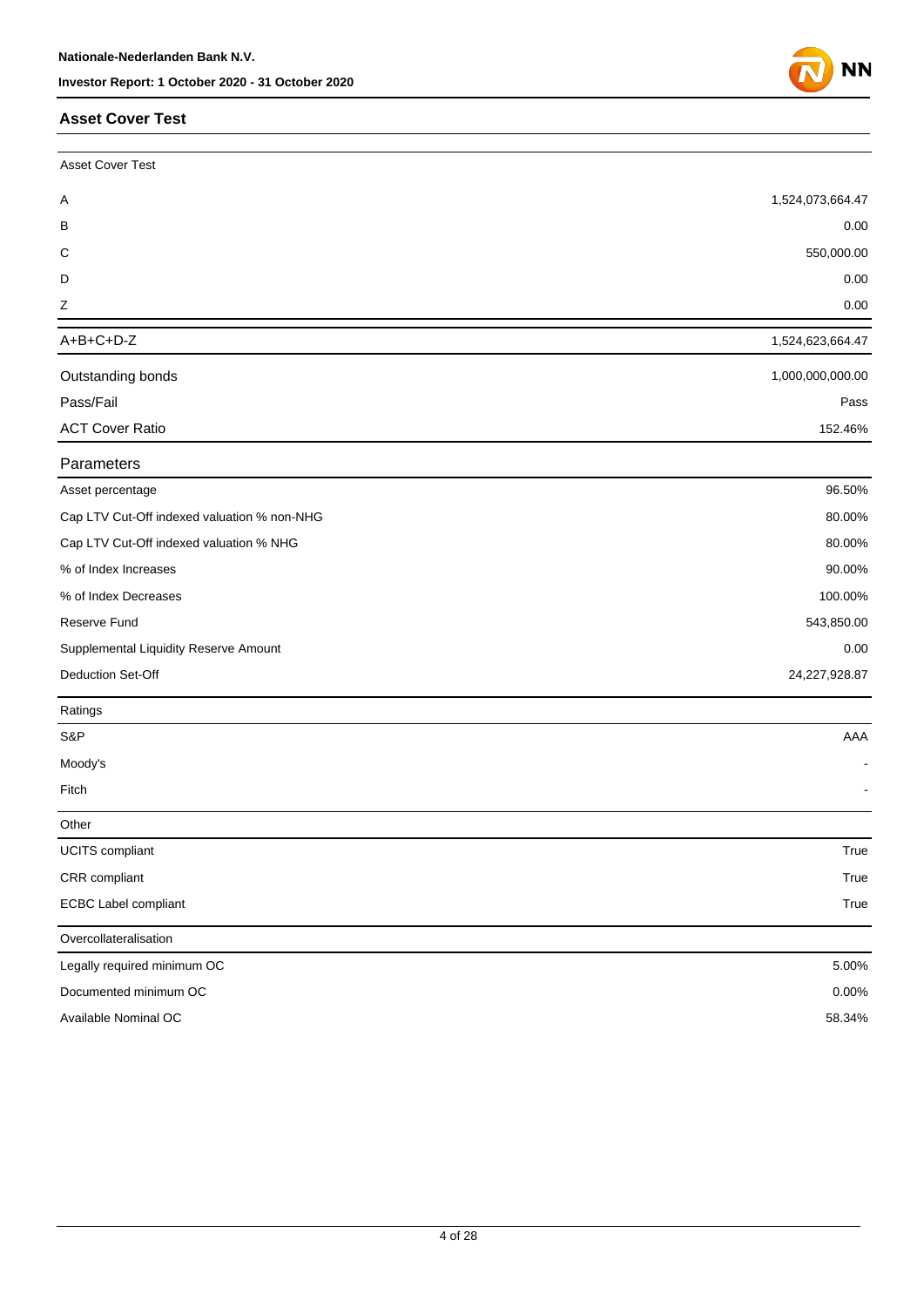

#### **Counterparty Credit Ratings & Triggers**

|                                                   |                                    | S&P (ST/LT)       |                   |                   | Moody's (ST/LT)   |                   | Fitch (ST/LT)     |                   | <b>DBRS (ST/LT)</b> |                                                                                                                                                     |  |
|---------------------------------------------------|------------------------------------|-------------------|-------------------|-------------------|-------------------|-------------------|-------------------|-------------------|---------------------|-----------------------------------------------------------------------------------------------------------------------------------------------------|--|
| Role                                              | Party                              | Rating<br>trigger | Current<br>rating | Rating<br>trigger | Current<br>rating | Rating<br>trigger | Current<br>rating | Rating<br>trigger | Current<br>rating   | Consequence if breached*                                                                                                                            |  |
| <b>CBC Account Bank</b>                           | N.V. Bank Nederlandse<br>Gemeenten | /BBB              | / AAA             |                   |                   |                   |                   |                   |                     | Another party (with sufficient<br>ratings) has to fulfill the CBC<br>Account Bank role or guarantee<br>the relevant CBC Account Bank<br>obligations |  |
| Issuer                                            | Nationale-Nederlanden<br>Bank N.V. | $/A$ -            | $/A -$            |                   |                   |                   |                   |                   |                     | Reserve Account Trigger,<br>minimal required amount needs<br>to be posted on reserve fund<br>account                                                |  |
| Issuer                                            | Nationale-Nederlanden<br>Bank N.V. | $A-2$ / BBB       | $A-1/A-$          |                   |                   |                   |                   |                   |                     | Set off retail savings at issuer<br>account above deposit<br>guarantee scheme                                                                       |  |
| Seller Collection Account   ING Bank N.V.<br>Bank |                                    | / BBB             | $/A+$             |                   |                   |                   |                   |                   |                     | Open escrow account in the<br>name of CBC and credit<br>expected cashflow amount on<br>next Calculation Date                                        |  |

\* Event is triggered if credit rating is below the rating as mentioned in the table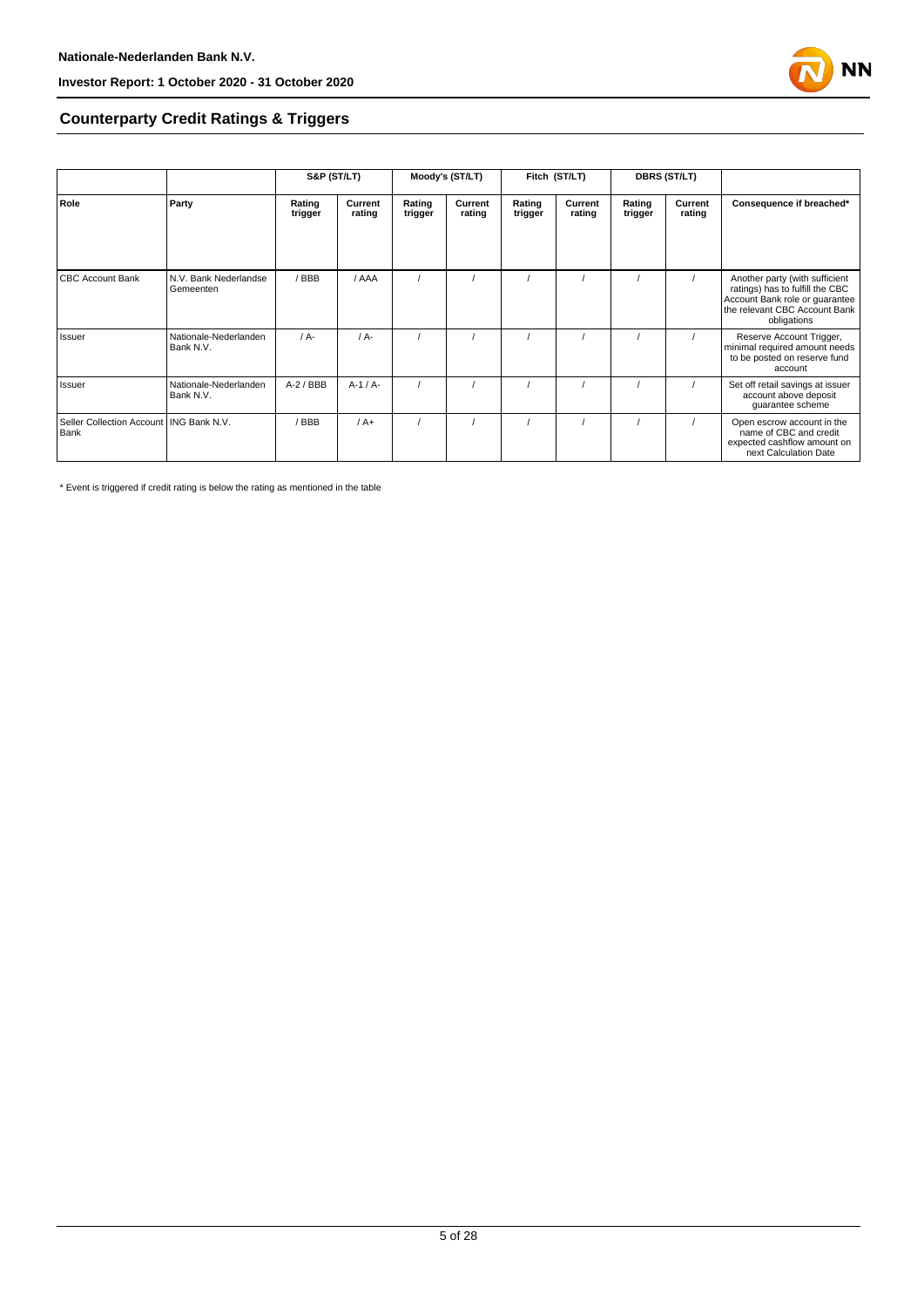

## **Ledgers & Investments**

#### **Ledgers**

| <b>Total</b>            | 550,000.00 |
|-------------------------|------------|
| Reserve Fund Ledger     | 550,000.00 |
| <b>Principal Ledger</b> | 0.00       |
| Revenue Ledger          | 0.00       |

#### **Investments**

| <b>Substitution Assets Balance</b> | 0.001 |
|------------------------------------|-------|
| Authorised Investments Balance     | 0.001 |
| <b>Total</b>                       | 0.001 |

#### **Liquidity Buffer**

| Outflows                          | 0.00 |
|-----------------------------------|------|
| <b>Required Liquidity Buffer</b>  | 0.00 |
|                                   |      |
| Inflows                           | 0.00 |
| Cash                              |      |
| <b>Bonds</b>                      |      |
| <b>Available Liquidity Buffer</b> | 0.00 |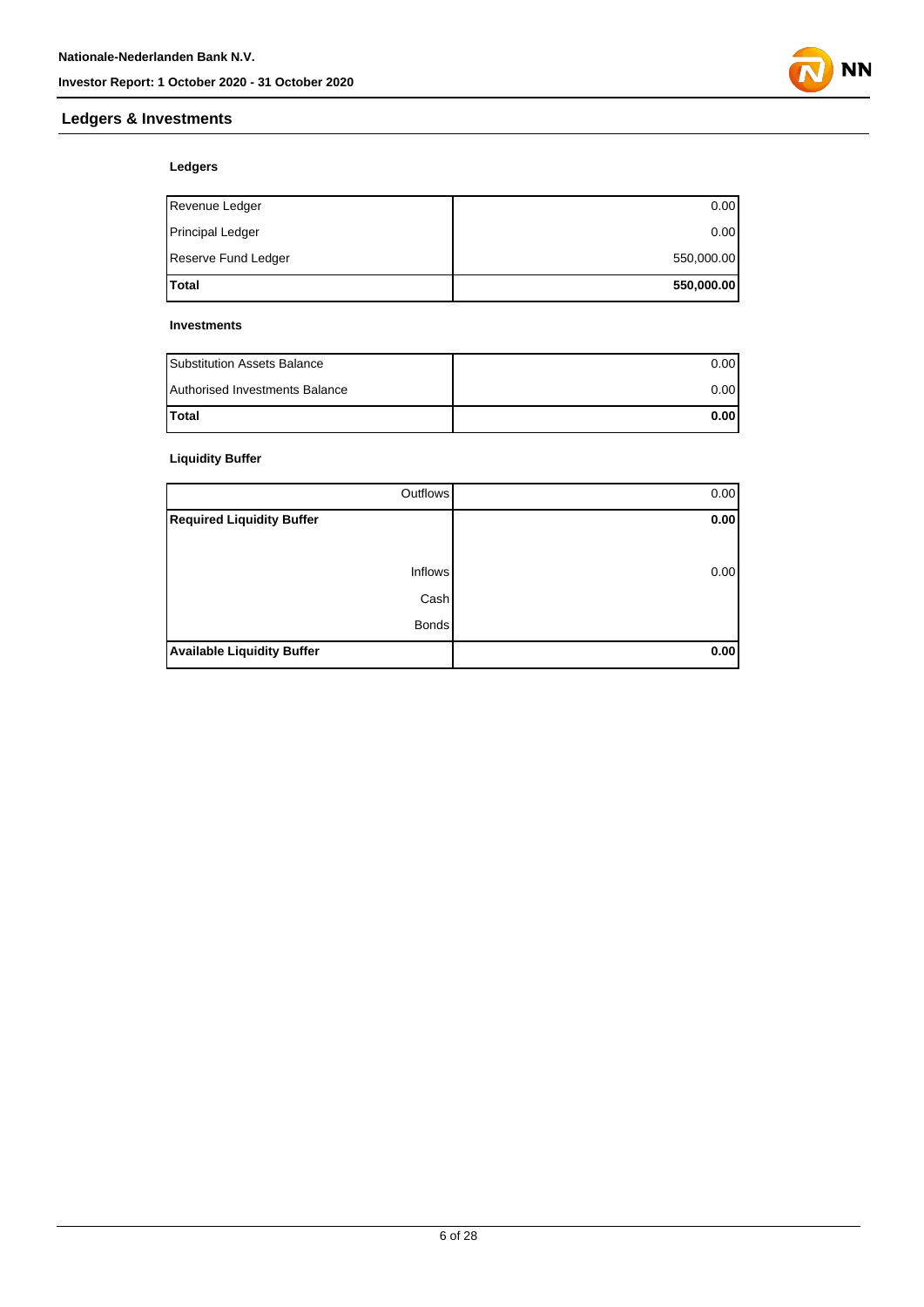

#### **CRR Article 129**

**Article 129 CRR "Exposures in the form of covered bonds" (7) Exposures in the form of covered bonds are eligible for preferential treatment, provided that the institution investing in the covered bonds can demonstrate to the competent authorities that: (a)** it receives portfolio information at least on: (i) the value of the covered pool and outstanding covered bonds; value of the cover pool table Portfolio characteristics

|                                                                                                                       | value of the cover poor able Fortiono characteristics                                                             |
|-----------------------------------------------------------------------------------------------------------------------|-------------------------------------------------------------------------------------------------------------------|
| value of the outstanding covered bonds table Covered Bonds                                                            |                                                                                                                   |
| (ii) the geographical distribution and type of cover assets,<br>loan size, interest rate and currency risks;          |                                                                                                                   |
| geographical distribution of cover assets table 14 Geographical Distribution                                          |                                                                                                                   |
|                                                                                                                       | type of cover assets table Portfolio Characteristics                                                              |
|                                                                                                                       | <i>loan size</i> table 3 Outstanding Loan Amount                                                                  |
|                                                                                                                       | interest rate risk and currency risk table Covered Bonds for coupon and currency information of the covered bonds |
|                                                                                                                       | table 10 Coupon for coupons of mortgages                                                                          |
|                                                                                                                       | table Counterparty Ratings & Triggers for IRS/TRS information                                                     |
|                                                                                                                       | See base prospectus for information about hedging                                                                 |
|                                                                                                                       | Only EUR denominated mortgages: see BP                                                                            |
| (iii) the maturity structure of cover assets and covered<br>bonds; and                                                |                                                                                                                   |
| maturity structure of cover assets table 6 Legal Maturity                                                             |                                                                                                                   |
| maturity structure of covered bonds table Covered Bonds                                                               |                                                                                                                   |
| (iv) the percentage of loans more than ninety days past<br>due;                                                       | table Delinguencies                                                                                               |
| (b) the issuer makes the information referred to in point (a)<br>available to the institution at least semi annually. | table Portfolio Characteristics                                                                                   |
| <b>Overcollateralisation</b>                                                                                          |                                                                                                                   |

| Legally required minimum OC | table Asset Cover Test |
|-----------------------------|------------------------|
| Documented minimum OC       | table Asset Cover Test |
| Nominal OC                  | table Asset Cover Test |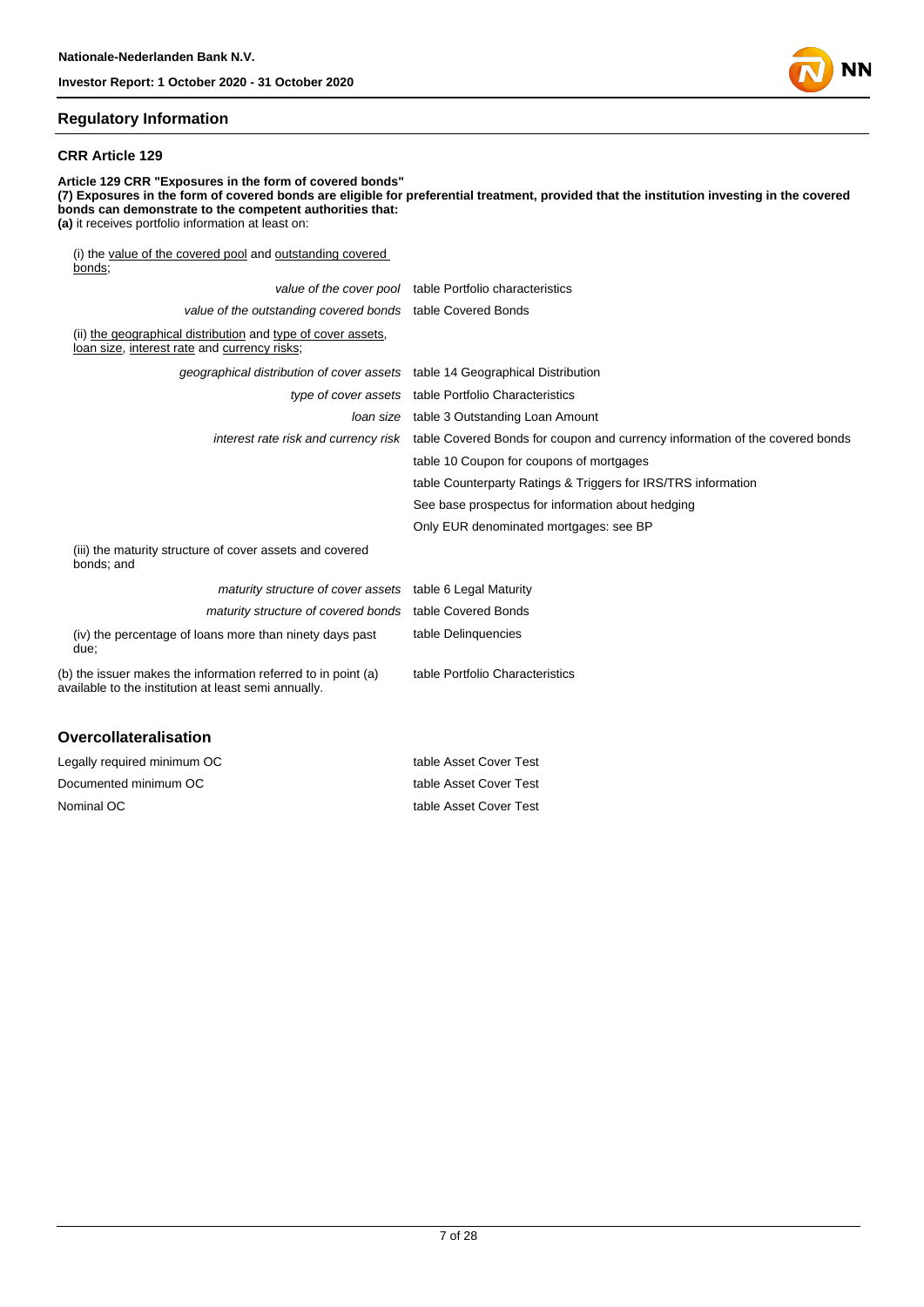## **Stratifications**

| <b>Portfolio Characteristics</b>                             |                             |
|--------------------------------------------------------------|-----------------------------|
| Principal amount                                             | 1,668,637,985.93            |
| Value of saving deposits                                     | 85,771,545.53               |
| Net principal balance                                        | 1,582,866,440.40            |
| <b>Construction Deposits</b>                                 | 1,733,262.64                |
| Net principal balance excl. Construction and Saving Deposits | 1,581,133,177.76            |
|                                                              |                             |
| Number of loans                                              | 6,813                       |
| Number of loanparts                                          | 15,630                      |
| Average principal balance (borrower)                         | 232,330.32                  |
| Average principal balance (loanpart)                         | 101,271.05                  |
| Weighted average current interest rate                       | 2.62%                       |
| Weighted average maturity (in years)                         | 31.17                       |
| Weighted average remaining time to interest reset (in years) | 12.25                       |
| Weighted average seasoning (in years)                        | 5.58                        |
| Weighted average CLTOMV                                      | 79.23%                      |
| Weighted average CLTIMV                                      | 65.04%                      |
| Maximum current interest rate                                | 7.30%                       |
| Minimum current interest rate                                | 1.08%                       |
|                                                              |                             |
| Type of cover assets:                                        | Dutch Residential Mortgages |
| Currency Portfolio:                                          | <b>EUR</b>                  |
| Frequency of publication National Transparancy Template:     | Monthly                     |

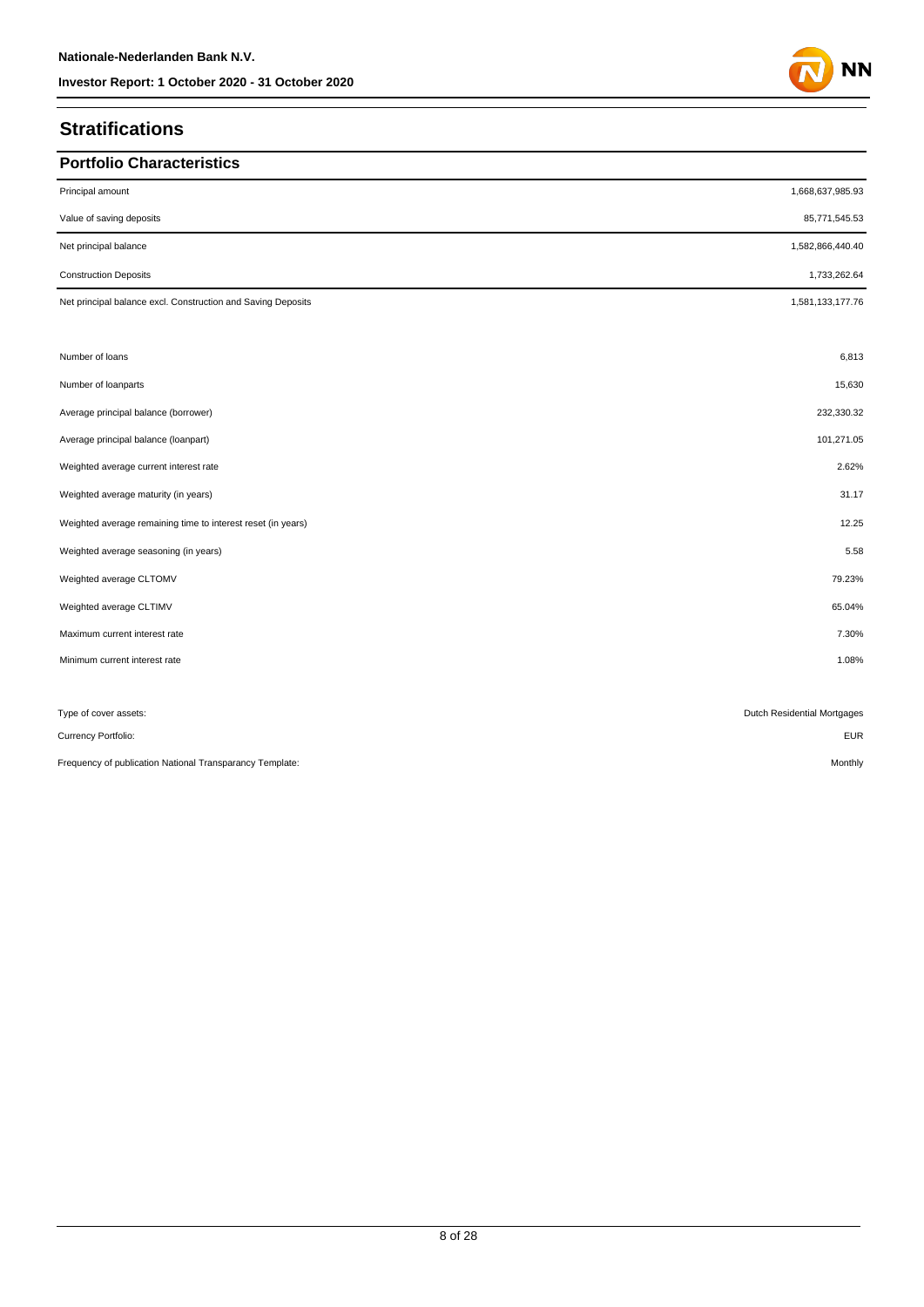## **1. Delinquencies**

| From $(>)$ | Until $($ $\leq$ $=$ $)$ | <b>Arrears Amount</b> | Aggregate<br><b>Outstanding Not.</b><br>Amount | % of Total | Nr of Mortgage<br>Loans | % of Total | Weighted<br>Average<br>Coupon | Weighted<br>Average<br><b>Maturity</b> | Weighted<br>Average<br><b>CLTIMV</b> |
|------------|--------------------------|-----------------------|------------------------------------------------|------------|-------------------------|------------|-------------------------------|----------------------------------------|--------------------------------------|
|            | Performing               | 0.00                  | ,576,769,205.60                                | 99.61%     | 6.788                   | 99.63%     | 2.62%                         | 31.14                                  | 64.90%                               |
| $\leq$     | 30 days                  | 7,448.06              | 3,017,975.38                                   | 0.19%      | 12                      | 0.18%      | 2.67%                         | 31.97                                  | 63.67%                               |
| 30 days    | 60 days                  | 9,112.78              | 2,026,693.88                                   | 0.13%      | 9                       | 0.13%      | 2.64%                         | 27.39                                  | 72.29%                               |
| 60 days    | 90 days                  | 4,206.64              | 608.449.24                                     | 0.04%      | 3                       | 0.04%      | 2.34%                         | 32.89                                  | 80.49%                               |
| 90 days    | 120 days                 | 7.992.16              | 444,116.30                                     | 0.03%      | $\mathbf{1}$            | 0.01%      | 2.83%                         | 25.73                                  | 87.77%                               |
| 120 days   | 150 days                 | 0.00                  | 0.00                                           | 0.00%      | $\mathbf 0$             | 0.00%      | 0.00%                         | 0.00                                   | 0.00%                                |
| 150 days   | 180 days                 | 0.00                  | 0.00                                           | 0.00%      | 0                       | 0.00%      | 0.00%                         | 0.00                                   | 0.00%                                |
| 180 days   | $\geq$                   | 0.00                  | 0.00                                           | 0.00%      | 0                       | 0.00%      | 0.00%                         | 0.00                                   | 0.00%                                |
|            | Total                    | 28,759.64             | 1,582,866,440.40                               | 100.00%    | 6,813                   | 100.00%    | 2.62%                         | 31.17                                  | 65.04%                               |

**NN**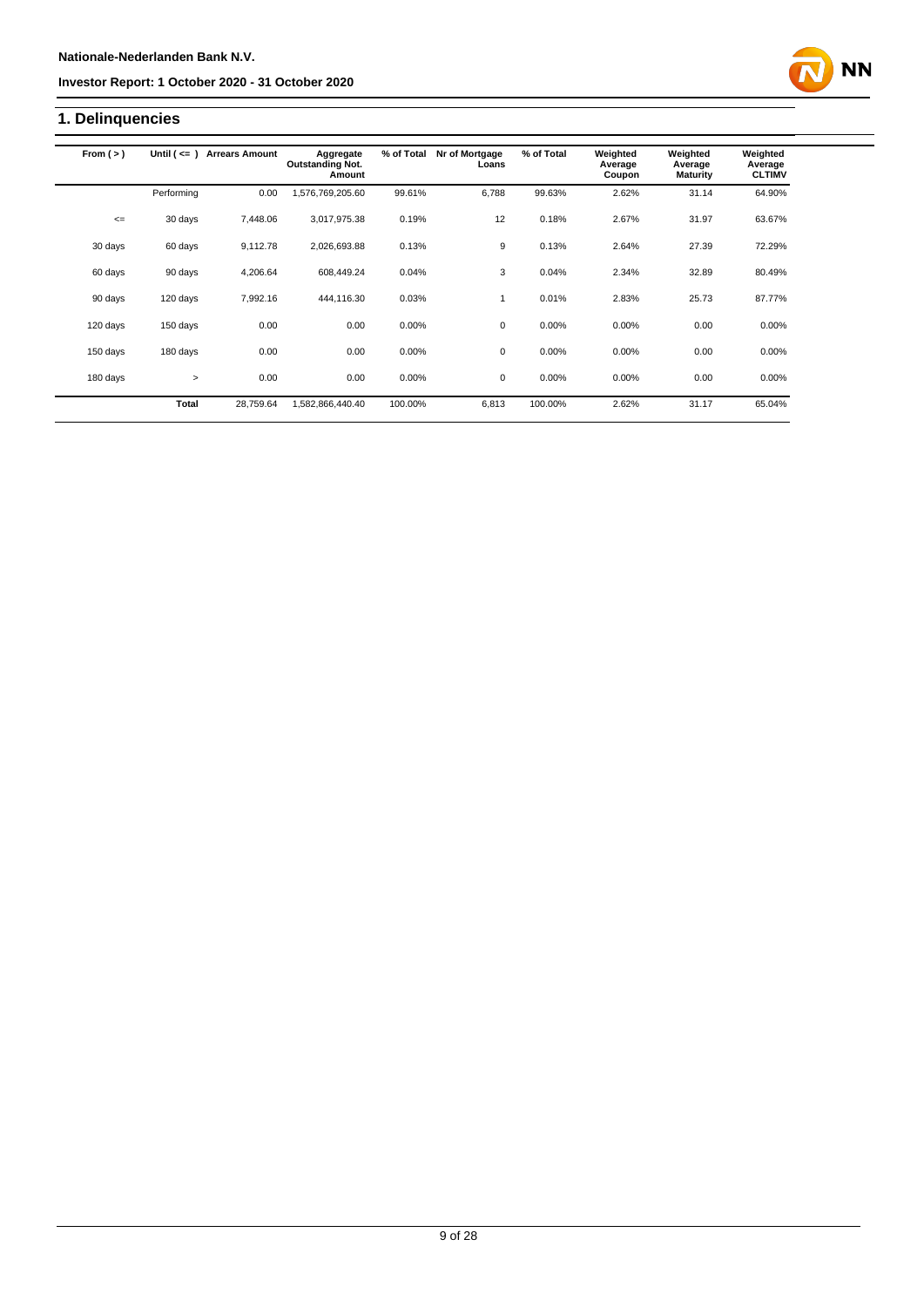

## **2. Redemption Type**

| Description         |              | Aggregate Outstanding<br>Amount | % of Total | Nr of<br>Loanparts | % of Total | Weighted<br>Average<br>Coupon | Weighted<br>Average<br>Maturity | Weighted<br>average<br><b>CLtIMV</b> |
|---------------------|--------------|---------------------------------|------------|--------------------|------------|-------------------------------|---------------------------------|--------------------------------------|
| Annuity             |              | 665,325,223.97                  | 42.03%     | 6,235              | 39.89%     | 2.42%                         | 26.63                           | 71.88%                               |
| <b>Bank Savings</b> |              | 218, 196, 514. 20               | 13.78%     | 2,190              | 14.01%     | 3.10%                         | 16.85                           | 60.18%                               |
| Investment          |              | 42.997.399.58                   | 2.72%      | 228                | 1.46%      | 2.74%                         | 15.69                           | 61.95%                               |
| Interest Only       |              | 571,692,815.53                  | 36.12%     | 5,900              | 37.75%     | 2.68%                         | 45.14                           | 60.33%                               |
| Linear              |              | 34.928.054.53                   | 2.21%      | 368                | 2.35%      | 2.35%                         | 25.87                           | 65.81%                               |
| Life                |              | 38.702.395.50                   | 2.45%      | 456                | 2.92%      | 2.69%                         | 9.40                            | 52.33%                               |
| Savings             |              | 11.024.037.09                   | 0.70%      | 253                | 1.62%      | 3.07%                         | 11.85                           | 47.90%                               |
|                     | <b>Total</b> | 1.582.866.440.40                | 100.00%    | 15,630             | 100.00%    | 2.62%                         | 31.13                           | 65.04%                               |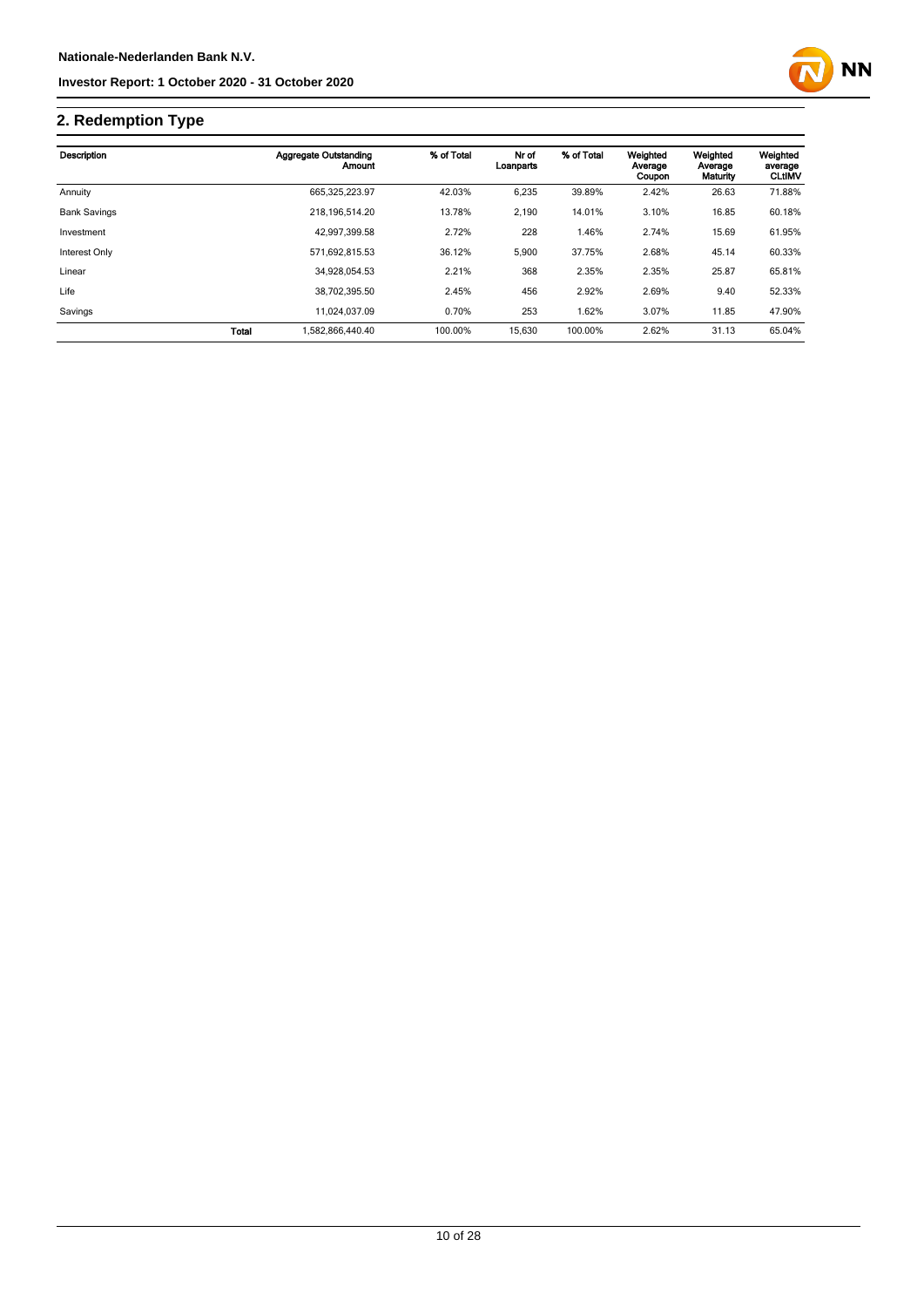## **3. Outstanding Loan Amount**

| From $(>) -$ Until $(<=)$ |              | <b>Aggregate Outstanding</b><br><b>Amount</b> | % of Total | Nr of Loans    | % of Total | Weighted<br>Average<br>Coupon | Weighted<br>Average<br>Maturity | Weighted<br>average<br><b>CLtIMV</b> |
|---------------------------|--------------|-----------------------------------------------|------------|----------------|------------|-------------------------------|---------------------------------|--------------------------------------|
| $= 25.000$                |              | 13,147.59                                     | 0.00%      | $\overline{2}$ | 0.03%      | 3.38%                         | 9.06                            | 1.80%                                |
| 25,000 - 50,000           |              | 414,232.25                                    | 0.03%      | 9              | 0.13%      | 2.54%                         | 36.94                           | 18.75%                               |
| 50,000 - 75,000           |              | 21,142,976.49                                 | 1.34%      | 333            | 4.89%      | 2.69%                         | 46.73                           | 24.55%                               |
| 75,000 - 100,000          |              | 37,675,091.11                                 | 2.38%      | 425            | 6.24%      | 2.69%                         | 40.43                           | 36.29%                               |
| 100,000 - 150,000         |              | 150,594,813.35                                | 9.51%      | 1,182          | 17.35%     | 2.63%                         | 35.36                           | 52.79%                               |
| 150,000 - 200,000         |              | 238,606,153.31                                | 15.07%     | 1,361          | 19.98%     | 2.58%                         | 32.66                           | 61.83%                               |
| 200,000 - 250,000         |              | 261,776,083.95                                | 16.54%     | 1,165          | 17.10%     | 2.56%                         | 29.98                           | 67.18%                               |
| 250,000 - 300,000         |              | 228,115,513.20                                | 14.41%     | 834            | 12.24%     | 2.60%                         | 30.31                           | 68.30%                               |
| 300,000 - 350,000         |              | 174,039,244.80                                | 11.00%     | 537            | 7.88%      | 2.71%                         | 29.53                           | 69.39%                               |
| 350,000 - 400,000         |              | 128,564,243.04                                | 8.12%      | 345            | 5.06%      | 2.66%                         | 29.02                           | 70.90%                               |
| 400,000 - 450,000         |              | 80,405,441.11                                 | 5.08%      | 190            | 2.79%      | 2.69%                         | 29.47                           | 69.04%                               |
| 450,000 - 500,000         |              | 61,438,207.49                                 | 3.88%      | 130            | 1.91%      | 2.66%                         | 27.12                           | 71.06%                               |
| 500,000 - 550,000         |              | 39,384,715.58                                 | 2.49%      | 75             | 1.10%      | 2.59%                         | 30.18                           | 69.51%                               |
| 550,000 - 600,000         |              | 31,508,901.87                                 | 1.99%      | 55             | 0.81%      | 2.61%                         | 30.33                           | 71.18%                               |
| 600,000 - 650,000         |              | 20,562,911.91                                 | 1.30%      | 33             | 0.48%      | 2.54%                         | 28.52                           | 70.40%                               |
| 650,000 - 700,000         |              | 18,965,616.19                                 | 1.20%      | 28             | 0.41%      | 2.34%                         | 30.57                           | 72.68%                               |
| 700,000 - 750,000         |              | 19,574,395.93                                 | 1.24%      | 27             | 0.40%      | 2.64%                         | 31.39                           | 68.54%                               |
| 750,000 - 800,000         |              | 13,951,906.06                                 | 0.88%      | 18             | 0.26%      | 2.70%                         | 26.42                           | 69.87%                               |
| 800,000 - 850,000         |              | 18,949,898.56                                 | 1.20%      | 23             | 0.34%      | 2.61%                         | 29.93                           | 68.41%                               |
| 850,000 - 900,000         |              | 17,504,254.31                                 | 1.11%      | 20             | 0.29%      | 2.76%                         | 30.33                           | 72.36%                               |
| 900,000 - 950,000         |              | 14,844,748.67                                 | 0.94%      | 16             | 0.23%      | 2.80%                         | 30.39                           | 71.24%                               |
| 950,000 - 1,000,000       |              | 4,833,943.63                                  | 0.31%      | 5              | 0.07%      | 2.70%                         | 25.68                           | 70.31%                               |
| >1.000.000                |              |                                               |            |                |            |                               |                                 |                                      |
| Unknown                   |              |                                               |            |                |            |                               |                                 |                                      |
|                           | <b>Total</b> | 1,582,866,440.40                              | 100.00%    | 6,813          | 100.00%    | 2.62%                         | 31.13                           | 65.04%                               |
| Average                   | 312,337      |                                               |            |                |            |                               |                                 |                                      |

| Average | 312,337 |
|---------|---------|
| Minimum | 1,107   |
| Maximum | 991,872 |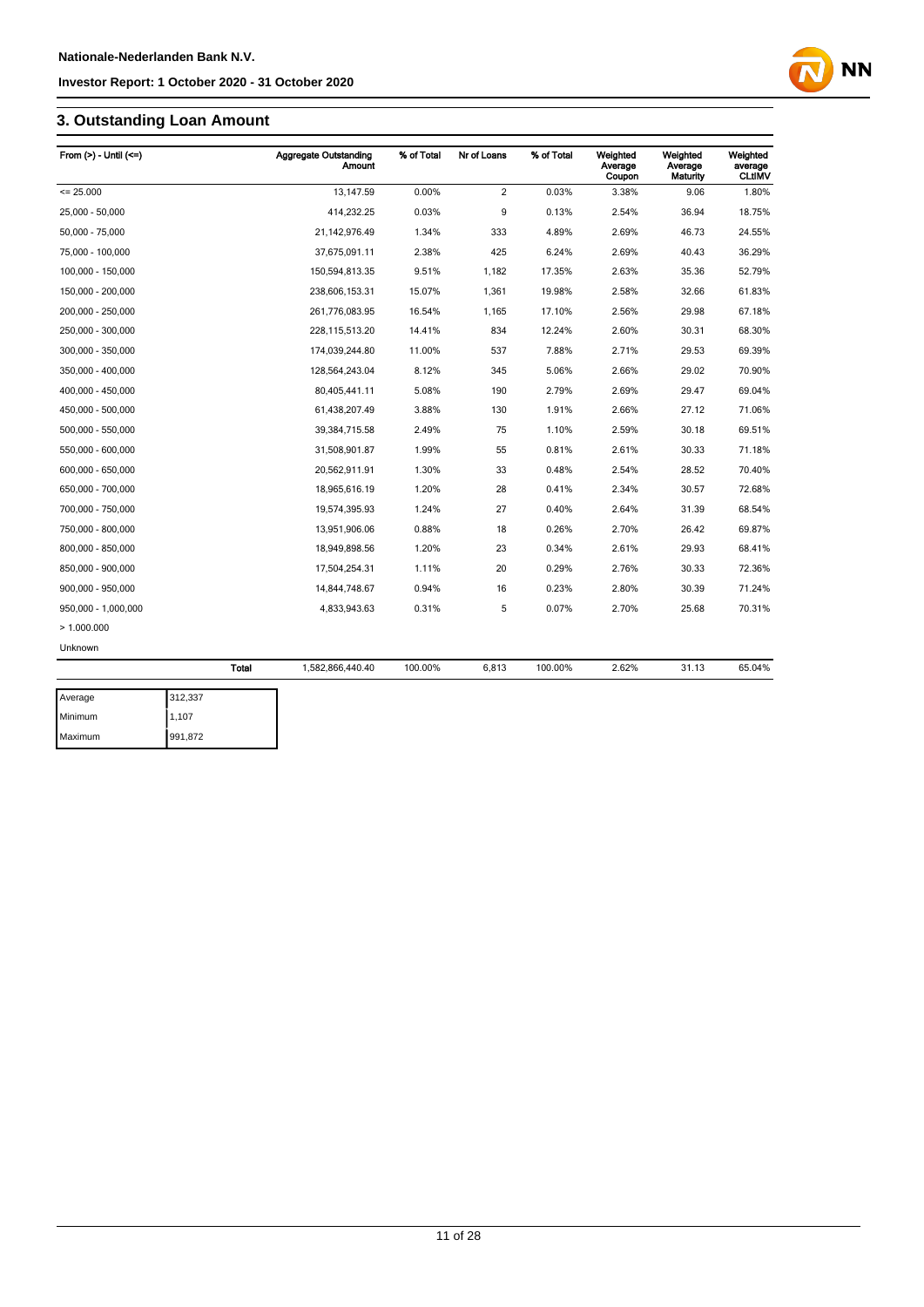## **4. Origination Year**

| < 1995<br>1995 - 1996 |              |                  |         | Loanparts |         | Average<br>Coupon | Average<br>Maturity | average<br><b>CLtIMV</b> |
|-----------------------|--------------|------------------|---------|-----------|---------|-------------------|---------------------|--------------------------|
|                       |              | 2,998,022.87     | 0.19%   | 64        | 0.41%   | 3.04%             | 49.10               | 29.54%                   |
|                       |              | 1,374,820.09     | 0.09%   | 30        | 0.19%   | 3.25%             | 53.78               | 29.99%                   |
| 1996 - 1997           |              | 3,036,217.19     | 0.19%   | 68        | 0.44%   | 2.80%             | 42.40               | 27.42%                   |
| 1997 - 1998           |              | 4,655,977.43     | 0.29%   | 101       | 0.65%   | 2.73%             | 41.23               | 34.59%                   |
| 1998 - 1999           |              | 7,497,798.91     | 0.47%   | 136       | 0.87%   | 2.69%             | 38.87               | 40.61%                   |
| 1999 - 2000           |              | 13,697,806.19    | 0.87%   | 228       | 1.46%   | 2.61%             | 43.58               | 38.23%                   |
| 2000 - 2001           |              | 5,808,559.19     | 0.37%   | 100       | 0.64%   | 2.54%             | 50.80               | 39.12%                   |
| 2001 - 2002           |              | 9,411,798.18     | 0.59%   | 127       | 0.81%   | 2.89%             | 48.14               | 43.46%                   |
| 2002 - 2003           |              | 8,083,981.32     | 0.51%   | 117       | 0.75%   | 3.04%             | 55.80               | 45.16%                   |
| 2003 - 2004           |              | 11,867,774.05    | 0.75%   | 142       | 0.91%   | 2.79%             | 51.88               | 48.12%                   |
| 2004 - 2005           |              | 20,252,708.54    | 1.28%   | 239       | 1.53%   | 2.77%             | 51.15               | 51.12%                   |
| 2005 - 2006           |              | 34,268,609.11    | 2.16%   | 368       | 2.35%   | 2.67%             | 43.72               | 52.92%                   |
| 2006 - 2007           |              | 31,023,295.59    | 1.96%   | 325       | 2.08%   | 2.88%             | 37.27               | 59.31%                   |
| 2007 - 2008           |              | 14,012,788.34    | 0.89%   | 187       | 1.20%   | 3.12%             | 56.54               | 52.92%                   |
| 2008 - 2009           |              | 38,231,739.74    | 2.42%   | 331       | 2.12%   | 2.73%             | 48.99               | 58.71%                   |
| 2009 - 2010           |              | 65,813,598.00    | 4.16%   | 478       | 3.06%   | 2.69%             | 33.14               | 63.48%                   |
| 2010 - 2011           |              | 30, 144, 857. 24 | 1.90%   | 267       | 1.71%   | 2.56%             | 55.55               | 55.66%                   |
| 2011 - 2012           |              | 73,983,612.29    | 4.67%   | 720       | 4.61%   | 2.77%             | 49.47               | 55.72%                   |
| 2012 - 2013           |              | 71,618,755.79    | 4.52%   | 782       | 5.00%   | 3.22%             | 40.05               | 54.98%                   |
| 2013 - 2014           |              | 77,794,774.95    | 4.91%   | 873       | 5.59%   | 3.37%             | 20.87               | 52.15%                   |
| 2014 - 2015           |              | 34,868,657.27    | 2.20%   | 328       | 2.10%   | 3.36%             | 22.20               | 53.69%                   |
| 2015 - 2016           |              | 35,578,940.13    | 2.25%   | 380       | 2.43%   | 3.04%             | 22.51               | 55.92%                   |
| 2016 - 2017           |              | 154,747,201.25   | 9.78%   | 1,453     | 9.30%   | 2.76%             | 24.36               | 61.34%                   |
| 2017 - 2018           |              | 108,971,911.00   | 6.88%   | 985       | 6.30%   | 2.70%             | 24.16               | 64.46%                   |
| 2018 - 2019           |              | 235,518,242.68   | 14.88%  | 2,007     | 12.84%  | 2.57%             | 26.59               | 72.98%                   |
| 2019 - 2020           |              | 454,977,706.40   | 28.74%  | 4,371     | 27.97%  | 2.22%             | 27.50               | 75.86%                   |
| $2020 =$              |              | 32,626,286.66    | 2.06%   | 423       | 2.71%   | 1.83%             | 28.14               | 75.14%                   |
| Unknown               |              |                  |         |           |         |                   |                     |                          |
|                       | <b>Total</b> | 1,582,866,440.40 | 100.00% | 15,630    | 100.00% | 2.62%             | 31.13               | 65.04%                   |

**NN** 

| <b>Weighted Average</b> | 2015 |
|-------------------------|------|
| Minimum                 | 1992 |
| Maximum                 | 2020 |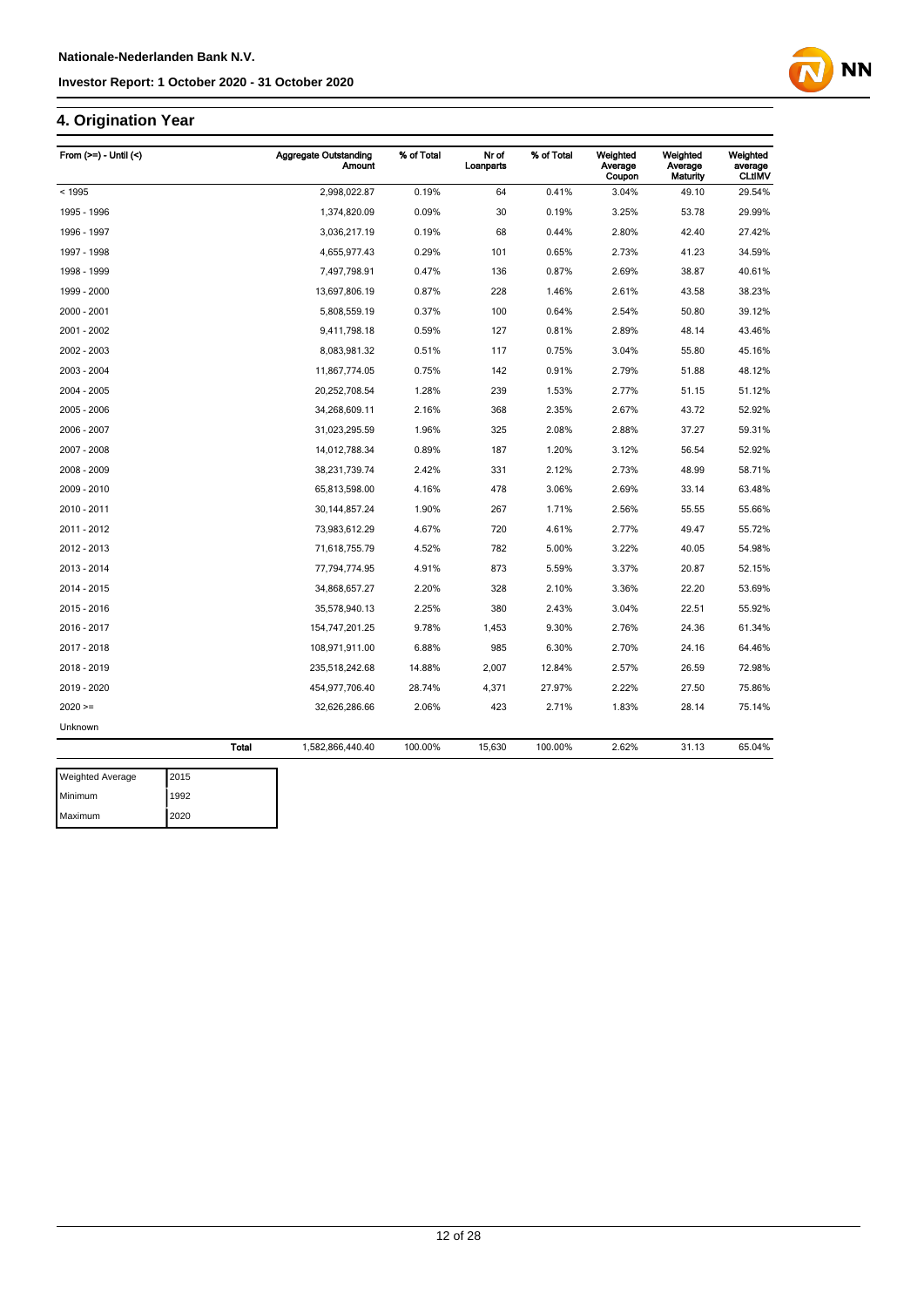# **NN**

## **5. Seasoning**

| From $(>=)$ - Until $($ |              | <b>Aggregate Outstanding</b><br><b>Amount</b> | % of Total | Nr of<br>Loanparts | % of Total | Weighted<br>Average<br>Coupon | Weighted<br>Average<br>Maturity | Weighted<br>average<br><b>CLtIMV</b> |
|-------------------------|--------------|-----------------------------------------------|------------|--------------------|------------|-------------------------------|---------------------------------|--------------------------------------|
| 1 Year                  |              | 92,113,099.38                                 | 5.82%      | 944                | 6.04%      | 1.80%                         | 28.10                           | 76.05%                               |
| 1 Year - 2 Years        |              | 409,010,212.52                                | 25.84%     | 3,982              | 25.48%     | 2.30%                         | 27.41                           | 75.59%                               |
| 2 Years - 3 Years       |              | 232,804,929.03                                | 14.71%     | 1,951              | 12.48%     | 2.57%                         | 26.46                           | 73.05%                               |
| 3 Years - 4 Years       |              | 123,714,720.17                                | 7.82%      | 1,133              | 7.25%      | 2.67%                         | 24.32                           | 63.38%                               |
| 4 Years - 5 Years       |              | 133,491,171.51                                | 8.43%      | 1,271              | 8.13%      | 2.81%                         | 24.17                           | 60.95%                               |
| 5 Years - 6 Years       |              | 35,855,375.03                                 | 2.27%      | 389                | 2.49%      | 3.05%                         | 22.48                           | 56.36%                               |
| 6 Years - 7 Years       |              | 39, 151, 840.09                               | 2.47%      | 365                | 2.34%      | 3.41%                         | 22.13                           | 53.23%                               |
| 7 Years - 8 Years       |              | 85,032,297.65                                 | 5.37%      | 977                | 6.25%      | 3.51%                         | 20.55                           | 52.22%                               |
| 8 Years - 9 Years       |              | 65,036,565.70                                 | 4.11%      | 683                | 4.37%      | 2.91%                         | 45.99                           | 55.63%                               |
| 9 Years - 10 Years      |              | 70,173,993.49                                 | 4.43%      | 669                | 4.28%      | 2.79%                         | 51.19                           | 55.88%                               |
| 10 Years - 11 Years     |              | 27,405,307.06                                 | 1.73%      | 244                | 1.56%      | 2.48%                         | 51.40                           | 55.28%                               |
| 11 Years - 12 Years     |              | 67,420,342.46                                 | 4.26%      | 498                | 3.19%      | 2.74%                         | 34.06                           | 63.30%                               |
| 12 Years - 13 Years     |              | 34,736,543.51                                 | 2.19%      | 308                | 1.97%      | 2.70%                         | 48.98                           | 58.52%                               |
| 13 Years - 14 Years     |              | 15,392,188.70                                 | 0.97%      | 200                | 1.28%      | 3.13%                         | 56.00                           | 54.81%                               |
| 14 Years - 15 Years     |              | 33,011,520.14                                 | 2.09%      | 324                | 2.07%      | 2.86%                         | 37.08                           | 59.14%                               |
| 15 Years - 16 Years     |              | 32, 156, 699. 72                              | 2.03%      | 368                | 2.35%      | 2.67%                         | 43.99                           | 51.96%                               |
| 16 Years - 17 Years     |              | 19,983,840.07                                 | 1.26%      | 236                | 1.51%      | 2.75%                         | 52.24                           | 50.05%                               |
| 17 Years - 18 Years     |              | 10,494,495.55                                 | 0.66%      | 130                | 0.83%      | 2.83%                         | 51.49                           | 48.93%                               |
| 18 Years - 19 Years     |              | 8,003,460.36                                  | 0.51%      | 114                | 0.73%      | 3.10%                         | 54.89                           | 44.79%                               |
| 19 Years - 20 Years     |              | 10,361,264.90                                 | 0.65%      | 138                | 0.88%      | 2.76%                         | 48.14                           | 43.35%                               |
| 20 Years - 21 Years     |              | 5,641,921.34                                  | 0.36%      | 99                 | 0.63%      | 2.70%                         | 53.34                           | 38.36%                               |
| 21 Years - 22 Years     |              | 14,077,462.55                                 | 0.89%      | 236                | 1.51%      | 2.57%                         | 41.48                           | 38.16%                               |
| 22 Years - 23 Years     |              | 6,400,146.91                                  | 0.40%      | 125                | 0.80%      | 2.69%                         | 40.31                           | 40.58%                               |
| 23 Years - 24 Years     |              | 4,670,914.59                                  | 0.30%      | 94                 | 0.60%      | 2.76%                         | 39.80                           | 33.30%                               |
| 24 Years - 25 Years     |              | 2,584,695.71                                  | 0.16%      | 65                 | 0.42%      | 2.87%                         | 42.76                           | 27.39%                               |
| 25 Years - 26 Years     |              | 1,265,476.42                                  | 0.08%      | 25                 | 0.16%      | 3.11%                         | 60.34                           | 27.64%                               |
| 26 Years - 27 Years     |              | 1,332,160.80                                  | 0.08%      | 33                 | 0.21%      | 2.57%                         | 49.40                           | 25.92%                               |
| 27 Years - 28 Years     |              | 679,824.27                                    | 0.04%      | 17                 | 0.11%      | 3.51%                         | 51.25                           | 31.51%                               |
| 28 Years - 29 Years     |              | 863,970.77                                    | 0.05%      | 12                 | 0.08%      | 3.47%                         | 42.70                           | 36.36%                               |
| 29 Years - 30 Years     |              |                                               |            |                    |            |                               |                                 |                                      |
| $30$ Years $>=$         |              |                                               |            |                    |            |                               |                                 |                                      |
| Unknown                 |              |                                               |            |                    |            |                               |                                 |                                      |
|                         | <b>Total</b> | 1,582,866,440.40                              | 100.00%    | 15,630             | 100.00%    | 2.62%                         | 31.13                           | 65.04%                               |
| Weighted Average        | 6 Years      |                                               |            |                    |            |                               |                                 |                                      |
| Minimum                 | 0 Years      |                                               |            |                    |            |                               |                                 |                                      |
| Maximum                 | 29 Years     |                                               |            |                    |            |                               |                                 |                                      |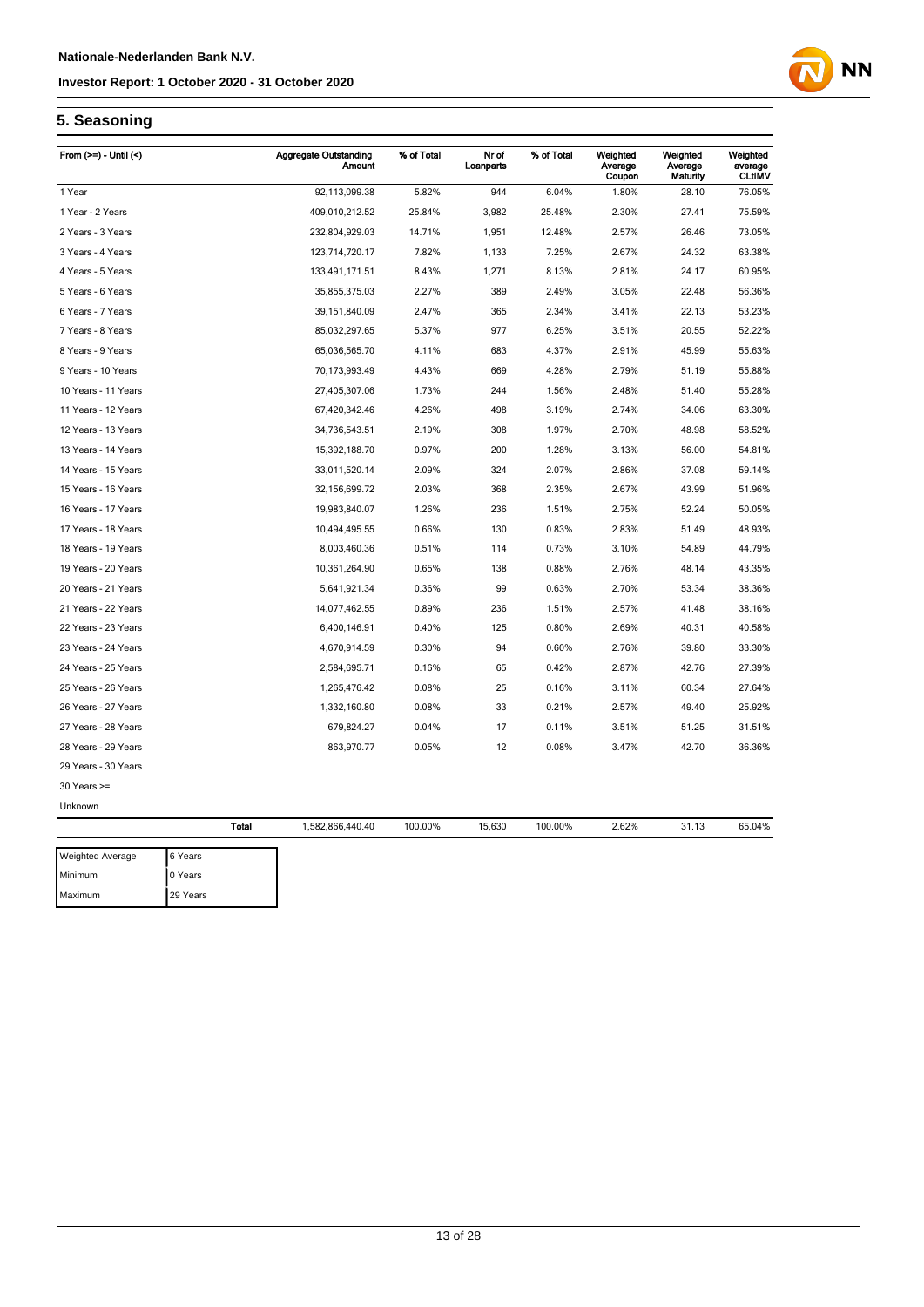## **6. Legal Maturity**

| From $(>=) -$ Until $($ |              | <b>Aggregate Outstanding</b><br><b>Amount</b> | % of Total | Nr of<br>Loanparts | % of Total | Weighted<br>Average<br>Coupon | Weighted<br>Average<br><b>Maturity</b> | Weighted<br>average<br><b>CLtIMV</b> |
|-------------------------|--------------|-----------------------------------------------|------------|--------------------|------------|-------------------------------|----------------------------------------|--------------------------------------|
| 2015 - 2020             |              |                                               |            |                    |            |                               |                                        |                                      |
| 2020 - 2025             |              | 8,548,672.36                                  | 0.54%      | 207                | 1.32%      | 2.91%                         | 2.51                                   | 41.16%                               |
| 2025 - 2030             |              | 27,360,993.57                                 | 1.73%      | 513                | 3.28%      | 2.79%                         | 7.30                                   | 45.30%                               |
| 2030 - 2035             |              | 87,140,050.17                                 | 5.51%      | 1,101              | 7.04%      | 3.06%                         | 11.96                                  | 53.56%                               |
| 2035 - 2040             |              | 163,059,033.44                                | 10.30%     | 1,424              | 9.11%      | 2.84%                         | 16.90                                  | 62.74%                               |
| 2040 - 2045             |              | 207,833,816.55                                | 13.13%     | 2,047              | 13.10%     | 3.06%                         | 22.12                                  | 59.70%                               |
| 2045 - 2050             |              | 857,954,680.19                                | 54.20%     | 7,526              | 48.15%     | 2.43%                         | 27.56                                  | 72.08%                               |
| 2050 - 2055             |              | 25, 116, 223. 13                              | 1.59%      | 319                | 2.04%      | 1.74%                         | 29.29                                  | 75.41%                               |
| 2055 - 2060             |              |                                               |            |                    |            |                               |                                        |                                      |
| 2060 - 2065             |              |                                               |            |                    |            |                               |                                        |                                      |
| 2065 - 2070             |              |                                               |            |                    |            |                               |                                        |                                      |
| 2070 - 2075             |              |                                               |            |                    |            |                               |                                        |                                      |
| 2075 - 2080             |              |                                               |            |                    |            |                               |                                        |                                      |
| 2080 - 2085             |              |                                               |            |                    |            |                               |                                        |                                      |
| 2085 - 2090             |              |                                               |            |                    |            |                               |                                        |                                      |
| 2090 - 2095             |              |                                               |            |                    |            |                               |                                        |                                      |
| 2095 - 2100             |              | 205,852,970.99                                | 13.01%     | 2,493              | 15.95%     | 2.70%                         | 79.08                                  | 50.17%                               |
| $2100 =$                |              |                                               |            |                    |            |                               |                                        |                                      |
| Unknown                 |              |                                               |            |                    |            |                               |                                        |                                      |
|                         | <b>Total</b> | 1,582,866,440.40                              | 100.00%    | 15,630             | 100.00%    | 2.62%                         | 31.13                                  | 65.04%                               |

**NN** 

| <b>Weighted Average</b> | 2052 |
|-------------------------|------|
| Minimum                 | 2020 |
| Maximum                 | 2099 |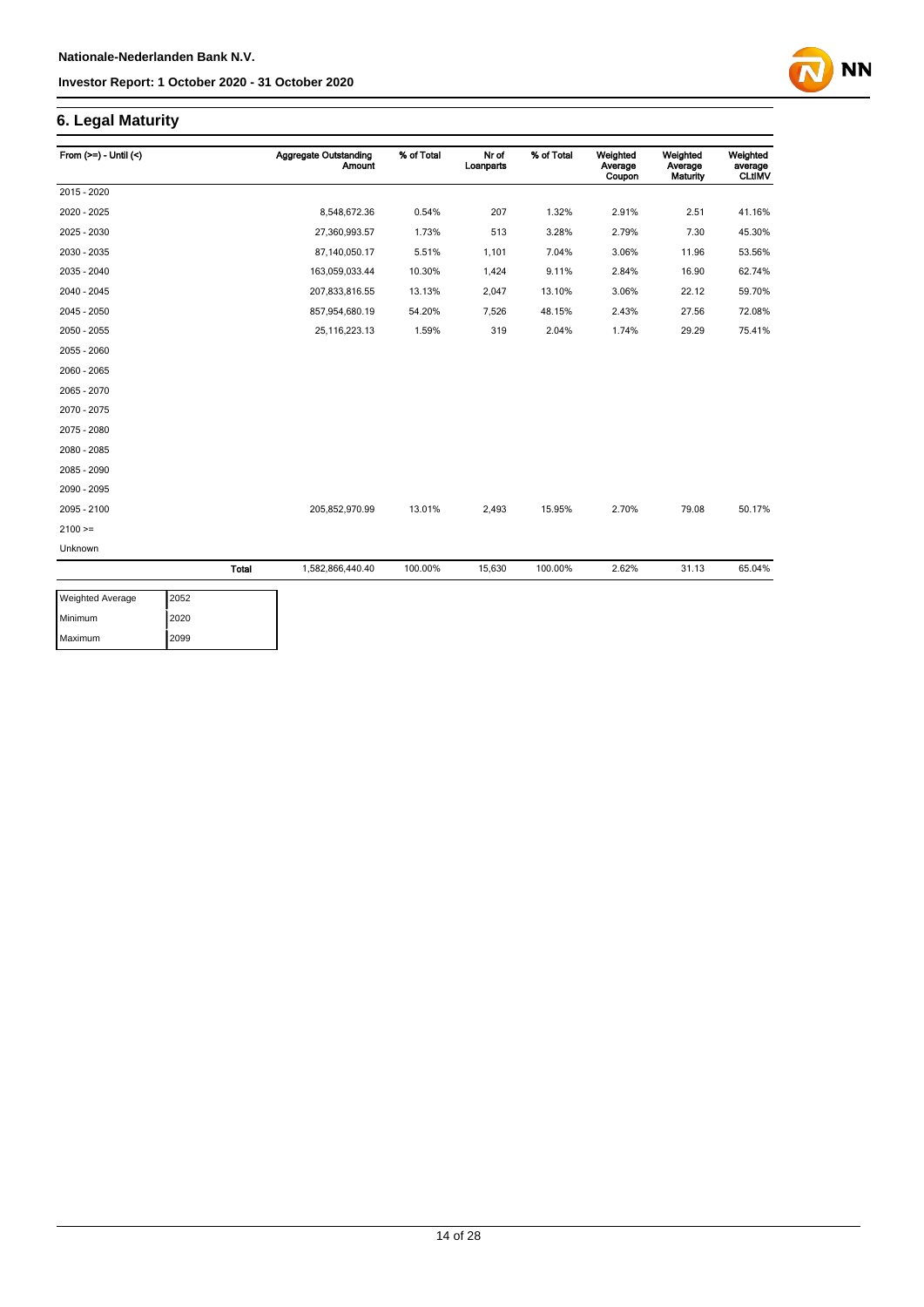## **7. Remaining Tenor**

Maximum 79 Years

| From $(>=) -$ Until $($ |              | <b>Aggregate Outstanding</b><br><b>Amount</b> | % of Total | Nr of<br>Loanparts | % of Total | Weighted<br>Average<br>Coupon | Weighted<br>Average<br>Maturity | Weighted<br>average<br><b>CLtIMV</b> |
|-------------------------|--------------|-----------------------------------------------|------------|--------------------|------------|-------------------------------|---------------------------------|--------------------------------------|
| < 0 Year                |              |                                               |            |                    |            |                               |                                 |                                      |
| 0 Year - 1 Year         |              | 1,161,123.81                                  | 0.07%      | 39                 | 0.25%      | 3.04%                         | 0.44                            | 41.56%                               |
| 1 Year - 2 Years        |              | 1,823,892.90                                  | 0.12%      | 36                 | 0.23%      | 2.76%                         | 1.42                            | 41.00%                               |
| 2 Years - 3 Years       |              | 1,499,611.50                                  | 0.09%      | 42                 | 0.27%      | 2.87%                         | 2.48                            | 39.15%                               |
| 3 Years - 4 Years       |              | 2,955,229.41                                  | 0.19%      | 67                 | 0.43%      | 3.10%                         | 3.44                            | 41.15%                               |
| 4 Years - 5 Years       |              | 3,146,560.22                                  | 0.20%      | 79                 | 0.51%      | 2.82%                         | 4.38                            | 44.35%                               |
| 5 Years - 6 Years       |              | 2,688,886.22                                  | 0.17%      | 68                 | 0.44%      | 3.03%                         | 5.49                            | 42.35%                               |
| 6 Years - 7 Years       |              | 5,014,135.71                                  | 0.32%      | 92                 | 0.59%      | 2.81%                         | 6.41                            | 43.37%                               |
| 7 Years - 8 Years       |              | 6,523,869.28                                  | 0.41%      | 118                | 0.75%      | 2.86%                         | 7.45                            | 46.98%                               |
| 8 Years - 9 Years       |              | 9,118,640.18                                  | 0.58%      | 151                | 0.97%      | 2.68%                         | 8.44                            | 45.71%                               |
| 9 Years - 10 Years      |              | 8,160,431.08                                  | 0.52%      | 125                | 0.80%      | 2.77%                         | 9.45                            | 46.58%                               |
| 10 Years - 11 Years     |              | 19,105,963.00                                 | 1.21%      | 256                | 1.64%      | 2.90%                         | 10.45                           | 51.95%                               |
| 11 Years - 12 Years     |              | 16,585,990.62                                 | 1.05%      | 204                | 1.31%      | 3.07%                         | 11.40                           | 54.25%                               |
| 12 Years - 13 Years     |              | 17,209,347.17                                 | 1.09%      | 220                | 1.41%      | 3.45%                         | 12.43                           | 53.00%                               |
| 13 Years - 14 Years     |              | 23, 178, 424.87                               | 1.46%      | 263                | 1.68%      | 3.03%                         | 13.46                           | 56.28%                               |
| 14 Years - 15 Years     |              | 29,633,659.38                                 | 1.87%      | 304                | 1.94%      | 2.78%                         | 14.51                           | 59.11%                               |
| 15 Years - 16 Years     |              | 33,962,335.02                                 | 2.15%      | 314                | 2.01%      | 2.96%                         | 15.42                           | 59.99%                               |
| 16 Years - 17 Years     |              | 18,461,085.27                                 | 1.17%      | 196                | 1.25%      | 3.11%                         | 16.41                           | 60.03%                               |
| 17 Years - 18 Years     |              | 24,986,698.25                                 | 1.58%      | 218                | 1.39%      | 2.80%                         | 17.57                           | 61.20%                               |
| 18 Years - 19 Years     |              | 54, 140, 932. 45                              | 3.42%      | 400                | 2.56%      | 2.72%                         | 18.47                           | 67.08%                               |
| 19 Years - 20 Years     |              | 22,296,101.01                                 | 1.41%      | 220                | 1.41%      | 2.68%                         | 19.37                           | 64.58%                               |
| 20 Years - 21 Years     |              | 27,790,367.47                                 | 1.76%      | 238                | 1.52%      | 2.91%                         | 20.44                           | 64.36%                               |
| 21 Years - 22 Years     |              | 30,855,953.38                                 | 1.95%      | 297                | 1.90%      | 2.91%                         | 21.45                           | 63.47%                               |
| 22 Years - 23 Years     |              | 73, 149, 176.23                               | 4.62%      | 791                | 5.06%      | 3.25%                         | 22.47                           | 55.78%                               |
| 23 Years - 24 Years     |              | 52,571,406.01                                 | 3.32%      | 475                | 3.04%      | 3.11%                         | 23.38                           | 58.68%                               |
| 24 Years - 25 Years     |              | 40,953,725.13                                 | 2.59%      | 398                | 2.55%      | 2.74%                         | 24.47                           | 62.46%                               |
| 25 Years - 26 Years     |              | 106,149,616.50                                | 6.71%      | 959                | 6.14%      | 2.72%                         | 25.60                           | 63.40%                               |
| 26 Years - 27 Years     |              | 123,883,172.75                                | 7.83%      | 1,051              | 6.72%      | 2.58%                         | 26.28                           | 65.40%                               |
| 27 Years - 28 Years     |              | 189,200,339.10                                | 11.95%     | 1,491              | 9.54%      | 2.56%                         | 27.58                           | 73.94%                               |
| 28 Years - 29 Years     |              | 295,887,926.84                                | 18.69%     | 2,720              | 17.40%     | 2.36%                         | 28.58                           | 75.81%                               |
| 29 Years - 30 Years     |              | 134,918,868.65                                | 8.52%      | 1,305              | 8.35%      | 1.85%                         | 29.08                           | 77.24%                               |
| $30$ Years $>=$         |              | 205,852,970.99                                | 13.01%     | 2,493              | 15.95%     | 2.70%                         | 79.08                           | 50.17%                               |
| Unknown                 |              |                                               |            |                    |            |                               |                                 |                                      |
|                         | <b>Total</b> | 1,582,866,440.40                              | 100.00%    | 15,630             | 100.00%    | 2.62%                         | 31.13                           | 65.04%                               |
| <b>Weighted Average</b> | 31 Years     |                                               |            |                    |            |                               |                                 |                                      |
| Minimum                 | 0 Years      |                                               |            |                    |            |                               |                                 |                                      |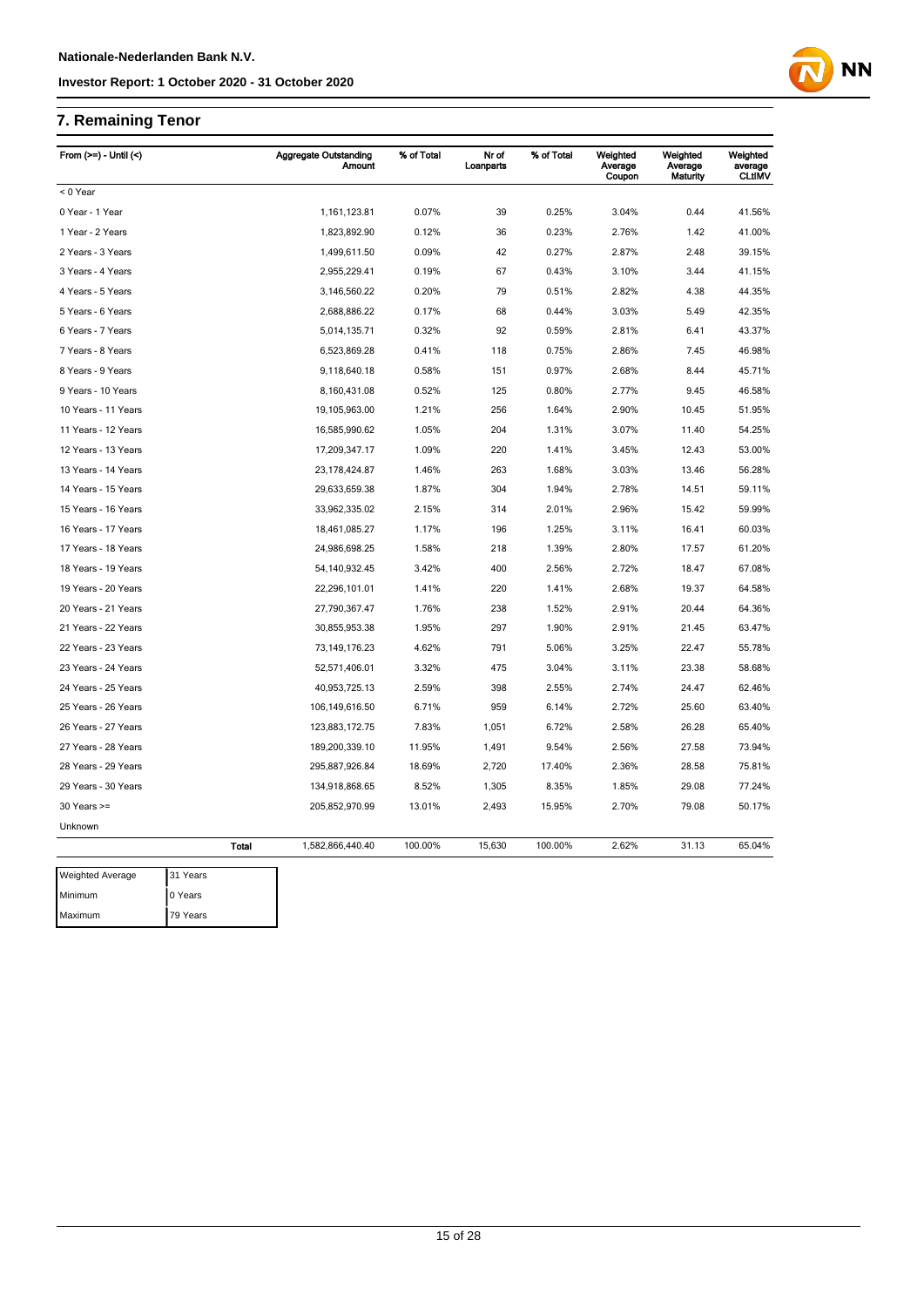

## **8. Current Loan to Original Market Value**

| From $(>) -$ Until $(<=)$ |              | <b>Aggregate Outstanding</b><br><b>Amount</b> | % of Total | Nr of Loans | % of Total | Weighted<br>Average<br>Coupon | Weighted<br>Average<br>Maturity | Weighted<br>average<br><b>CLtIMV</b> |
|---------------------------|--------------|-----------------------------------------------|------------|-------------|------------|-------------------------------|---------------------------------|--------------------------------------|
| <b>NHG</b>                |              | 407,270,329.55                                | 25.73%     | 2,373       | 34.83%     | 2.46%                         | 27.65                           | 68.61%                               |
| $= 10%$                   |              | 270,604.07                                    | 0.02%      | 6           | 0.09%      | 1.74%                         | 60.09                           | 5.01%                                |
| 10% - 20%                 |              | 4,284,000.38                                  | 0.27%      | 56          | 0.82%      | 2.50%                         | 49.90                           | 12.08%                               |
| 20% - 30%                 |              | 13,410,985.82                                 | 0.85%      | 143         | 2.10%      | 2.61%                         | 47.24                           | 18.95%                               |
| 30% - 40%                 |              | 29,029,276.05                                 | 1.83%      | 249         | 3.65%      | 2.70%                         | 44.76                           | 26.04%                               |
| 40% - 50%                 |              | 52, 147, 202. 08                              | 3.29%      | 320         | 4.70%      | 2.57%                         | 41.31                           | 35.79%                               |
| 50% - 60%                 |              | 70,833,542.71                                 | 4.48%      | 374         | 5.49%      | 2.75%                         | 39.28                           | 43.53%                               |
| 60% - 70%                 |              | 134, 118, 730. 18                             | 8.47%      | 560         | 8.22%      | 2.72%                         | 35.52                           | 52.42%                               |
| 70% - 80%                 |              | 227,700,353.43                                | 14.39%     | 802         | 11.77%     | 2.70%                         | 32.66                           | 60.86%                               |
| 80% - 90%                 |              | 318,575,810.55                                | 20.13%     | 982         | 14.41%     | 2.68%                         | 29.07                           | 69.81%                               |
| 90% - 100%                |              | 325,225,605.58                                | 20.55%     | 948         | 13.91%     | 2.65%                         | 29.08                           | 79.55%                               |
| 100% - 110%               |              |                                               |            |             |            |                               |                                 |                                      |
| 110% - 120%               |              |                                               |            |             |            |                               |                                 |                                      |
| 120% - 130%               |              |                                               |            |             |            |                               |                                 |                                      |
| 130% - 140%               |              |                                               |            |             |            |                               |                                 |                                      |
| 140% - 150%               |              |                                               |            |             |            |                               |                                 |                                      |
| $150\% >$                 |              |                                               |            |             |            |                               |                                 |                                      |
| Unknown                   |              |                                               |            |             |            |                               |                                 |                                      |
|                           | <b>Total</b> | 1,582,866,440.40                              | 100.00%    | 6,813       | 100.00%    | 2.62%                         | 31.13                           | 65.04%                               |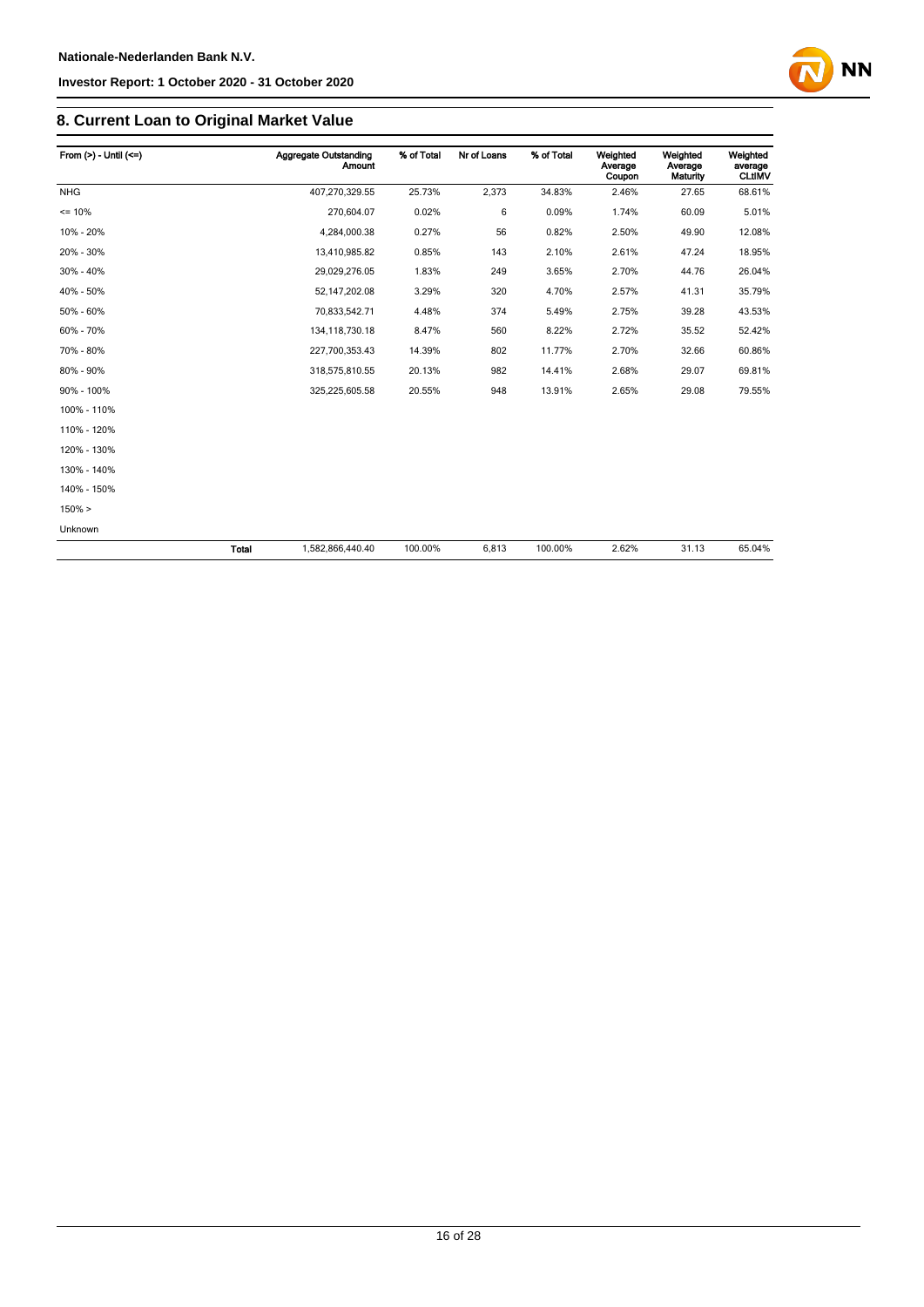

#### **9. Current Loan To Indexed Market Value**

| From $(>) -$ Until $(<=)$ |              | <b>Aggregate Outstanding</b><br>Amount | % of Total | Nr of Loans | % of Total | Weighted<br>Average<br>Coupon | Weighted<br>Average<br>Maturity | Weighted<br>average<br><b>CLtIMV</b> |
|---------------------------|--------------|----------------------------------------|------------|-------------|------------|-------------------------------|---------------------------------|--------------------------------------|
| <b>NHG</b>                |              | 407,270,329.55                         | 25.73%     | 2,373       | 34.83%     | 2.46%                         | 27.65                           | 68.61%                               |
| $= 10%$                   |              | 2,000,388.74                           | 0.13%      | 30          | 0.44%      | 2.49%                         | 58.45                           | 7.76%                                |
| 10% - 20%                 |              | 17,595,588.98                          | 1.11%      | 208         | 3.05%      | 2.49%                         | 53.39                           | 15.72%                               |
| 20% - 30%                 |              | 36,960,132.45                          | 2.34%      | 311         | 4.56%      | 2.72%                         | 46.74                           | 25.42%                               |
| 30% - 40%                 |              | 64,938,434.89                          | 4.10%      | 394         | 5.78%      | 2.76%                         | 39.45                           | 35.70%                               |
| 40% - 50%                 |              | 112,534,432.89                         | 7.11%      | 522         | 7.66%      | 2.81%                         | 38.00                           | 45.38%                               |
| 50% - 60%                 |              | 196,812,570.71                         | 12.43%     | 710         | 10.42%     | 2.76%                         | 34.61                           | 55.50%                               |
| 60 % - 70 %               |              | 267,987,189.59                         | 16.93%     | 890         | 13.06%     | 2.74%                         | 30.38                           | 65.06%                               |
| 70% - 80%                 |              | 263,851,410.32                         | 16.67%     | 793         | 11.64%     | 2.65%                         | 28.05                           | 75.02%                               |
| 80% - 90%                 |              | 181, 187, 862. 95                      | 11.45%     | 500         | 7.34%      | 2.56%                         | 28.37                           | 84.43%                               |
| 90% - 100%                |              | 31,728,099.33                          | 2.00%      | 82          | 1.20%      | 2.12%                         | 28.42                           | 91.69%                               |
| 100% - 110%               |              |                                        |            |             |            |                               |                                 |                                      |
| 110% - 120%               |              |                                        |            |             |            |                               |                                 |                                      |
| 120% - 130%               |              |                                        |            |             |            |                               |                                 |                                      |
| 130% - 140%               |              |                                        |            |             |            |                               |                                 |                                      |
| 140% - 150%               |              |                                        |            |             |            |                               |                                 |                                      |
| 150% >                    |              |                                        |            |             |            |                               |                                 |                                      |
| Unknown                   |              |                                        |            |             |            |                               |                                 |                                      |
|                           | <b>Total</b> | 1,582,866,440.40                       | 100.00%    | 6,813       | 100.00%    | 2.62%                         | 31.13                           | 65.04%                               |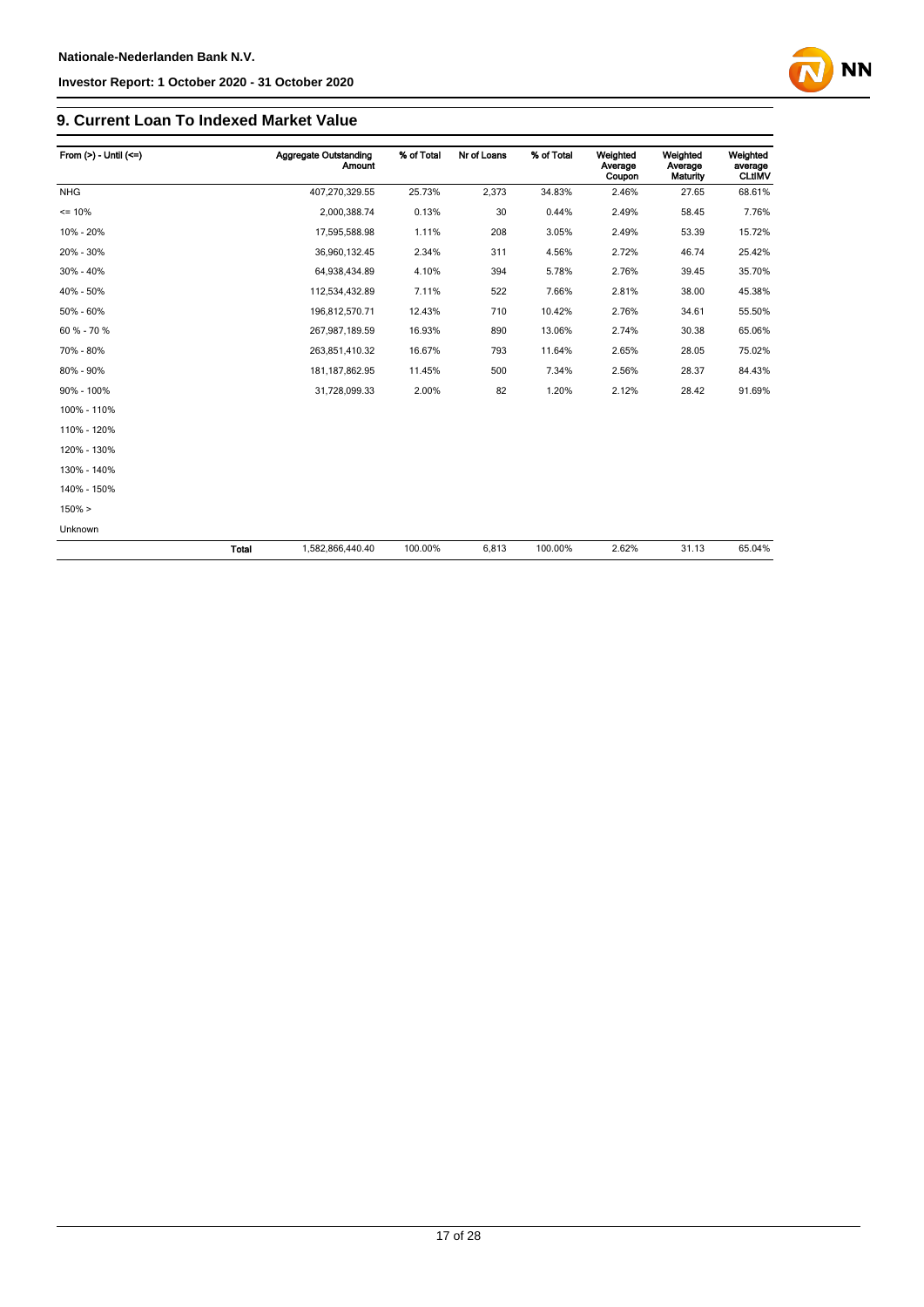

## **10. Loanpart Coupon (interest rate bucket)**

| From $(>)$ - Until $(<=)$ |              | <b>Aggregate Outstanding</b><br><b>Amount</b> | % of Total | Nr of<br>Loanparts | % of Total | Weighted<br>Average<br>Coupon | Weighted<br>Average<br>Maturity | Weighted<br>average<br><b>CLtIMV</b> |
|---------------------------|--------------|-----------------------------------------------|------------|--------------------|------------|-------------------------------|---------------------------------|--------------------------------------|
| $= 0.5%$                  |              |                                               |            |                    |            |                               |                                 |                                      |
| $0.5\% - 1.0\%$           |              |                                               |            |                    |            |                               |                                 |                                      |
| $1.0\% - 1.5\%$           |              | 59,621,551.72                                 | 3.77%      | 749                | 4.79%      | 1.38%                         | 34.03                           | 57.86%                               |
| $1.5\% - 2.0\%$           |              | 248,009,708.11                                | 15.67%     | 2,659              | 17.01%     | 1.77%                         | 31.35                           | 69.84%                               |
| $2.0\% - 2.5\%$           |              | 403,708,178.71                                | 25.50%     | 4,108              | 26.28%     | 2.27%                         | 31.23                           | 67.31%                               |
| $2.5\% - 3.0\%$           |              | 577,661,207.10                                | 36.49%     | 5,044              | 32.27%     | 2.76%                         | 30.98                           | 65.64%                               |
| $3.0\% - 3.5\%$           |              | 147,832,182.78                                | 9.34%      | 1.390              | 8.89%      | 3.19%                         | 33.42                           | 62.02%                               |
| $3.5\% - 4.0\%$           |              | 41,441,361.40                                 | 2.62%      | 416                | 2.66%      | 3.74%                         | 32.00                           | 56.54%                               |
| $4.0\% - 4.5\%$           |              | 45,256,809.35                                 | 2.86%      | 496                | 3.17%      | 4.18%                         | 26.72                           | 53.35%                               |
| $4.5\% - 5.0\%$           |              | 30,396,875.90                                 | 1.92%      | 389                | 2.49%      | 4.78%                         | 25.41                           | 54.97%                               |
| $5.0\% - 5.5\%$           |              | 20, 144, 715. 10                              | 1.27%      | 243                | 1.55%      | 5.26%                         | 23.66                           | 53.20%                               |
| $5.5\% - 6.0\%$           |              | 5,923,563.65                                  | 0.37%      | 88                 | 0.56%      | 5.72%                         | 25.19                           | 48.20%                               |
| $6.0\% - 6.5\%$           |              | 2,624,132.25                                  | 0.17%      | 41                 | 0.26%      | 6.24%                         | 32.36                           | 50.75%                               |
| $6.5\% - 7.0\%$           |              | 224,826.66                                    | 0.01%      | 6                  | 0.04%      | 6.75%                         | 27.59                           | 28.39%                               |
| $7.0\% >$                 |              | 21.327.67                                     | 0.00%      | 1                  | 0.01%      | 7.30%                         | 79.08                           | 11.11%                               |
| Unknown                   |              |                                               |            |                    |            |                               |                                 |                                      |
|                           | <b>Total</b> | 1.582.866.440.40                              | 100.00%    | 15.630             | 100.00%    | 2.62%                         | 31.13                           | 65.04%                               |
|                           |              |                                               |            |                    |            |                               |                                 |                                      |

| <b>Weighted Average</b> | 2.6% |
|-------------------------|------|
| Minimum                 | 1.1% |
| Maximum                 | 7.3% |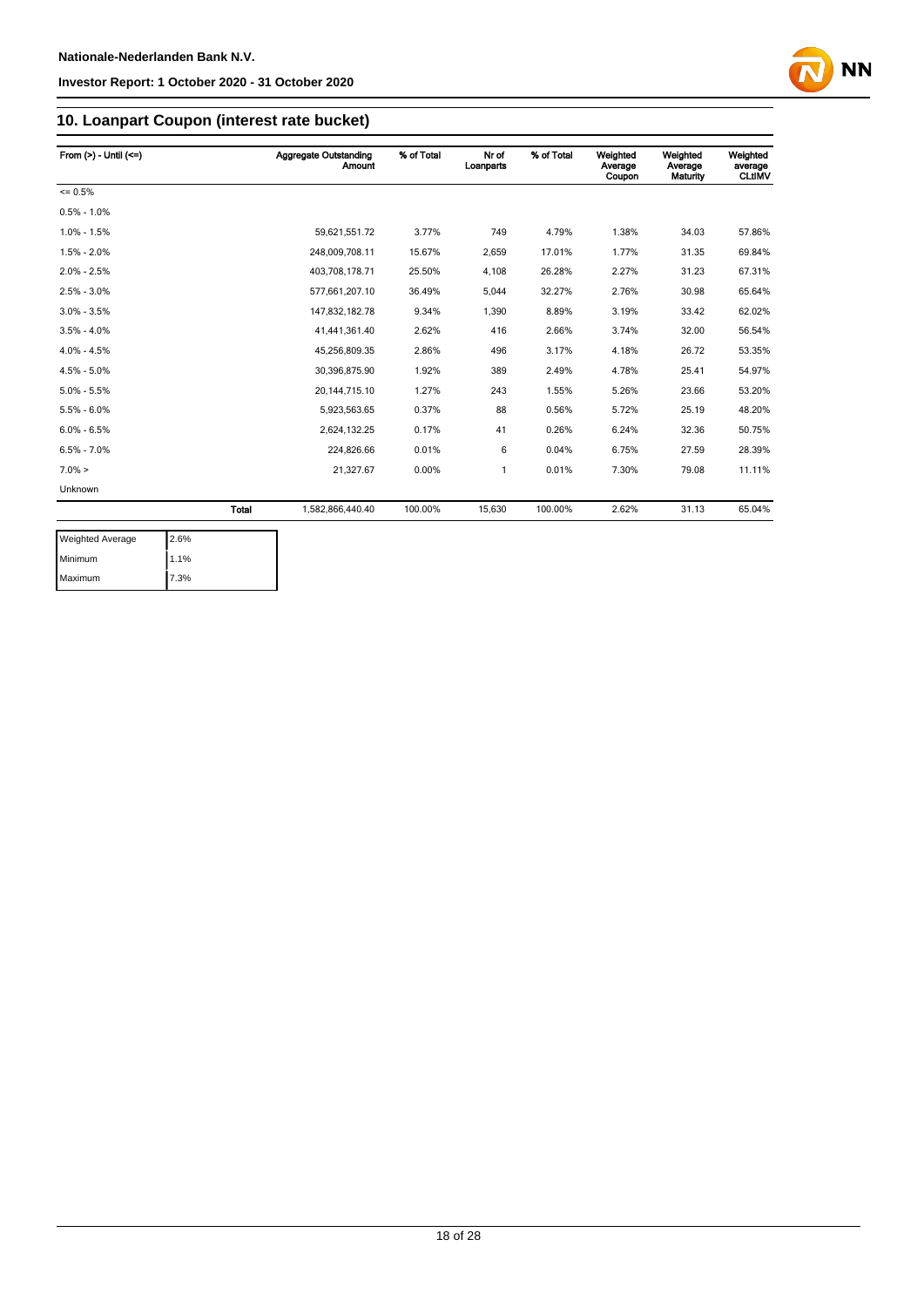## **11. Remaining Interest Rate Fixed Period**

| From $(>=)$ - Until $($     |              | <b>Aggregate Outstanding</b><br><b>Amount</b> | % of Total | Nr of<br>Loanparts | % of Total | Weighted<br>Average<br>Coupon | Weighted<br>Average<br>Maturity | Weighted<br>average<br><b>CLtIMV</b> |
|-----------------------------|--------------|-----------------------------------------------|------------|--------------------|------------|-------------------------------|---------------------------------|--------------------------------------|
| $<$ 1 year(s)               |              | 74,203,960.79                                 | 4.69%      | 994                | 6.36%      | 2.20%                         | 38.44                           | 53.52%                               |
| 1 year(s) - $2$ year(s)     |              | 31,548,745.43                                 | 1.99%      | 382                | 2.44%      | 3.05%                         | 40.85                           | 53.21%                               |
| $2$ year(s) - $3$ year(s)   |              | 48,530,819.03                                 | 3.07%      | 634                | 4.06%      | 3.79%                         | 25.59                           | 52.10%                               |
| $3$ year(s) - 4 year(s)     |              | 37,251,426.98                                 | 2.35%      | 435                | 2.78%      | 3.54%                         | 29.12                           | 51.66%                               |
| 4 year(s) - 5 year(s)       |              | 35,864,868.99                                 | 2.27%      | 453                | 2.90%      | 2.84%                         | 38.71                           | 51.98%                               |
| $5$ year(s) - 6 year(s)     |              | 54,977,352.54                                 | 3.47%      | 648                | 4.15%      | 2.82%                         | 36.57                           | 56.84%                               |
| $6$ year(s) - 7 year(s)     |              | 59,225,731.92                                 | 3.74%      | 677                | 4.33%      | 2.68%                         | 40.16                           | 55.60%                               |
| $7$ year(s) - 8 year(s)     |              | 102,551,043.60                                | 6.48%      | 980                | 6.27%      | 2.39%                         | 31.15                           | 65.13%                               |
| $8$ year(s) - $9$ year(s)   |              | 174,638,057.88                                | 11.03%     | 1,617              | 10.35%     | 2.08%                         | 29.44                           | 70.96%                               |
| $9$ year(s) - 10 year(s)    |              | 76,622,191.76                                 | 4.84%      | 710                | 4.54%      | 2.06%                         | 34.84                           | 63.79%                               |
| 10 year(s) - 11 year(s)     |              | 35,427,177.59                                 | 2.24%      | 382                | 2.44%      | 3.05%                         | 29.06                           | 57.11%                               |
| 11 year(s) - $12$ year(s)   |              | 38,062,072.96                                 | 2.40%      | 427                | 2.73%      | 2.86%                         | 34.32                           | 57.12%                               |
| 12 year(s) - 13 year(s)     |              | 20,812,292.20                                 | 1.31%      | 247                | 1.58%      | 3.68%                         | 24.67                           | 58.48%                               |
| 13 year(s) - 14 year(s)     |              | 31,964,919.23                                 | 2.02%      | 323                | 2.07%      | 2.72%                         | 24.79                           | 67.72%                               |
| 14 year(s) - $15$ year(s)   |              | 25,951,006.41                                 | 1.64%      | 267                | 1.71%      | 2.75%                         | 29.27                           | 59.43%                               |
| 15 year(s) - 16 year(s)     |              | 98,694,921.05                                 | 6.24%      | 832                | 5.32%      | 2.99%                         | 27.11                           | 61.39%                               |
| 16 year(s) - 17 year(s)     |              | 101,142,573.23                                | 6.39%      | 868                | 5.55%      | 2.88%                         | 30.37                           | 63.13%                               |
| 17 year(s) - $18$ year(s)   |              | 161,275,801.52                                | 10.19%     | 1,290              | 8.25%      | 2.77%                         | 29.13                           | 72.38%                               |
| 18 year(s) - 19 year(s)     |              | 254,788,619.26                                | 16.10%     | 2,335              | 14.94%     | 2.52%                         | 29.14                           | 74.13%                               |
| 19 year(s) - 20 year(s)     |              | 94,255,524.15                                 | 5.95%      | 890                | 5.69%      | 2.10%                         | 32.52                           | 70.46%                               |
| 20 year(s) - 21 year(s)     |              | 11,347.16                                     | 0.00%      | 1                  | 0.01%      | 2.85%                         | 20.25                           | 63.73%                               |
| $21$ year(s) - 22 year(s)   |              |                                               |            |                    |            |                               |                                 |                                      |
| 22 year(s) - 23 year(s)     |              | 345,879.51                                    | 0.02%      | 4                  | 0.03%      | 2.65%                         | 22.67                           | 58.34%                               |
| 23 year(s) - 24 year(s)     |              | 603,795.09                                    | 0.04%      | 5                  | 0.03%      | 3.84%                         | 23.56                           | 70.42%                               |
| $24$ year(s) - $25$ year(s) |              |                                               |            |                    |            |                               |                                 |                                      |
| $25$ year(s) - $26$ year(s) |              | 1,581,122.71                                  | 0.10%      | 12                 | 0.08%      | 2.93%                         | 25.66                           | 59.51%                               |
| 26 year(s) - 27 year(s)     |              | 2,102,745.53                                  | 0.13%      | 18                 | 0.12%      | 3.05%                         | 26.46                           | 61.59%                               |
| $27$ year(s) - $28$ year(s) |              | 3,740,364.24                                  | 0.24%      | 18                 | 0.12%      | 2.97%                         | 27.59                           | 75.69%                               |
| $28$ year(s) - $29$ year(s) |              | 13,894,569.46                                 | 0.88%      | 145                | 0.93%      | 2.70%                         | 28.50                           | 78.52%                               |
| 29 year(s) - 30 year(s)     |              | 2,797,510.18                                  | 0.18%      | 36                 | 0.23%      | 2.39%                         | 26.78                           | 65.56%                               |
| $30$ year(s) $>=$           |              |                                               |            |                    |            |                               |                                 |                                      |
|                             | <b>Total</b> | 1,582,866,440.40                              | 100.00%    | 15,630             | 100.00%    | 2.62%                         | 31.13                           | 65.04%                               |
| Weighted Average            | 12 year(s)   |                                               |            |                    |            |                               |                                 |                                      |

**NN** 

Minimum year(s) Maximum 30 year(s)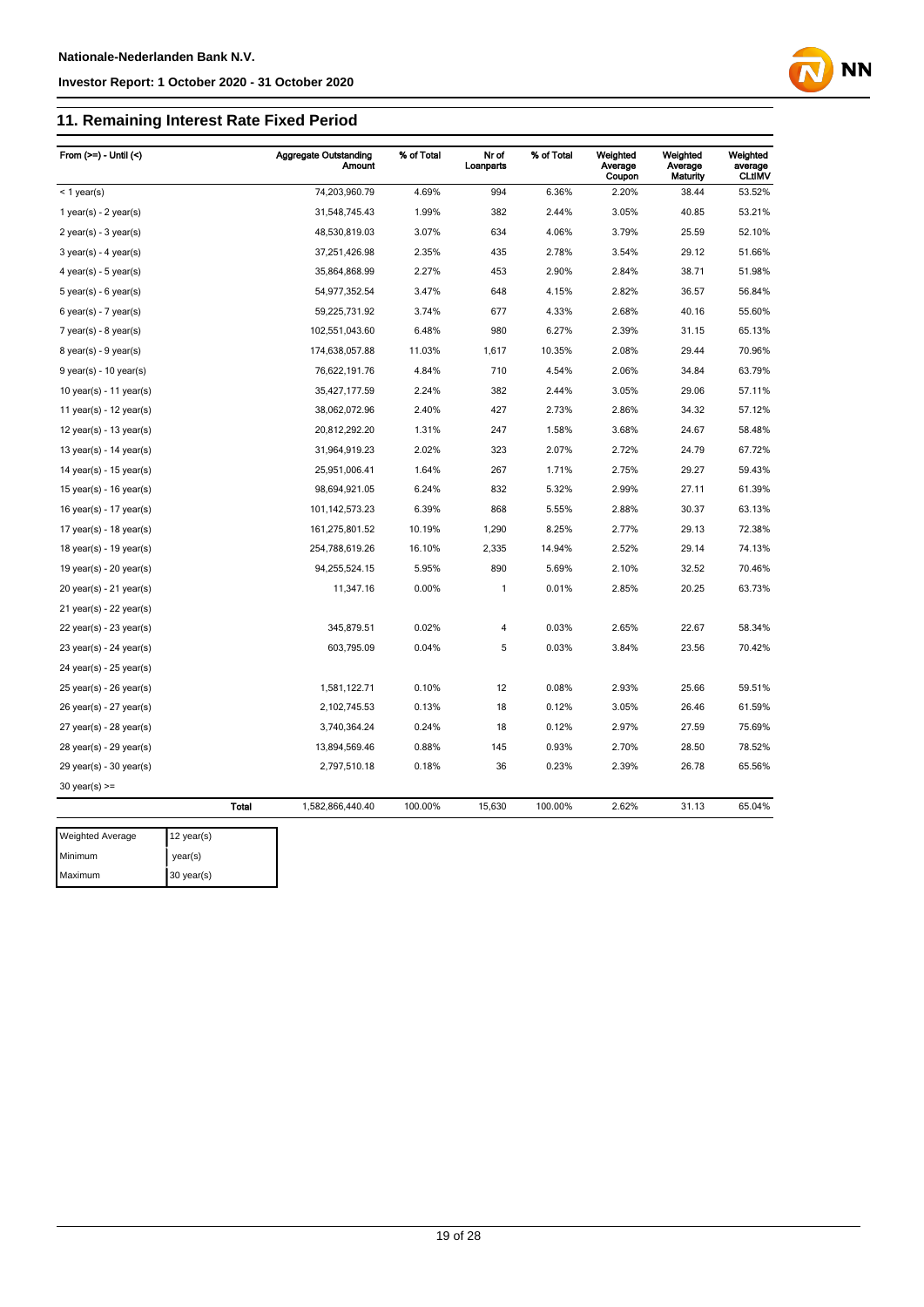## **12. Interest Payment Type**

|                |       | <b>Aggregate Outstanding</b><br>Amount | % of Total | Nr of<br>Loanparts | % of Total | Weighted<br>Average<br>Coupon | Weighted<br>Average<br>Maturity | Weighted<br>average<br><b>CLtIMV</b> |
|----------------|-------|----------------------------------------|------------|--------------------|------------|-------------------------------|---------------------------------|--------------------------------------|
| Fixed          |       | 1.575.617.037.62                       | 99.54%     | 15.447             | 98.83%     | 2.63%                         | 31.13                           | 65.08%                               |
| Floating       |       | 7.249.402.78                           | 0.46%      | 183                | 1.17%      | .58%                          | 31.03                           | 57.80%                               |
| <b>Unknown</b> |       |                                        |            |                    |            |                               |                                 |                                      |
|                | Total | 1.582.866.440.40                       | 100.00%    | 15.630             | 100.00%    | 2.62%                         | 31.13                           | 65.04%                               |

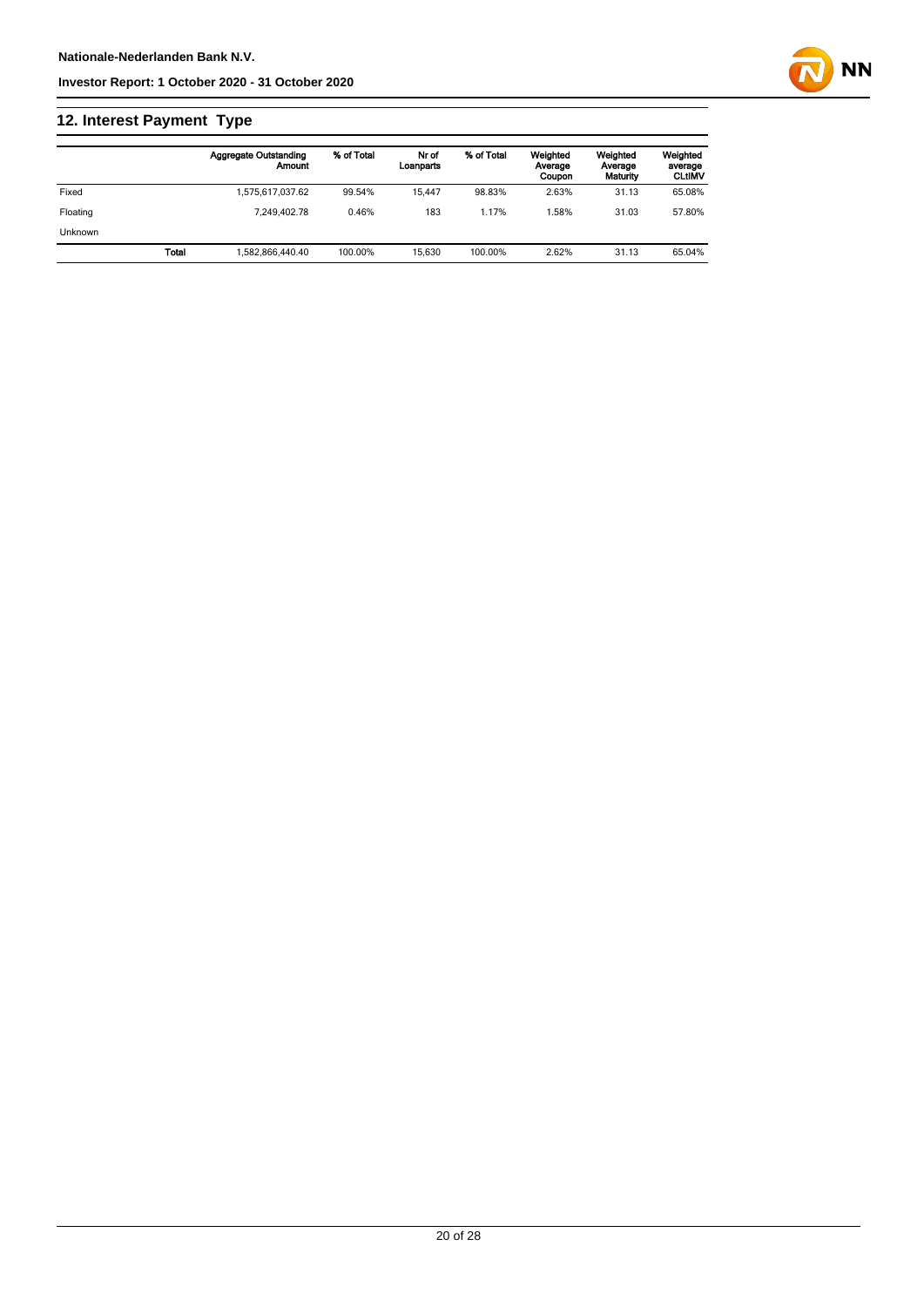

## **13. Property Description**

| Description      |       | <b>Aggregate Outstanding</b><br>Amount | % of Total | Nr of<br><b>Borrowers</b> | % of Total | Weighted<br>Average<br>Coupon | Weighted<br>Average<br>Maturity | Weighted<br>average<br><b>CLtIMV</b> |
|------------------|-------|----------------------------------------|------------|---------------------------|------------|-------------------------------|---------------------------------|--------------------------------------|
| Flat / Apartment |       | 173,528,317.11                         | 10.96%     | 924                       | 13.56%     | 2.37%                         | 31.54                           | 65.57%                               |
| House            |       | 1,399,639,767.31                       | 88.42%     | 5.851                     | 85.88%     | 2.65%                         | 31.05                           | 65.01%                               |
| Shop/House       |       | 9.698.355.98                           | 0.61%      | 38                        | 0.56%      | 2.65%                         | 36.02                           | 59.97%                               |
|                  | Total | 1,582,866,440.40                       | 100.00%    | 6.813                     | 100.00%    | 2.62%                         | 31.13                           | 65.04%                               |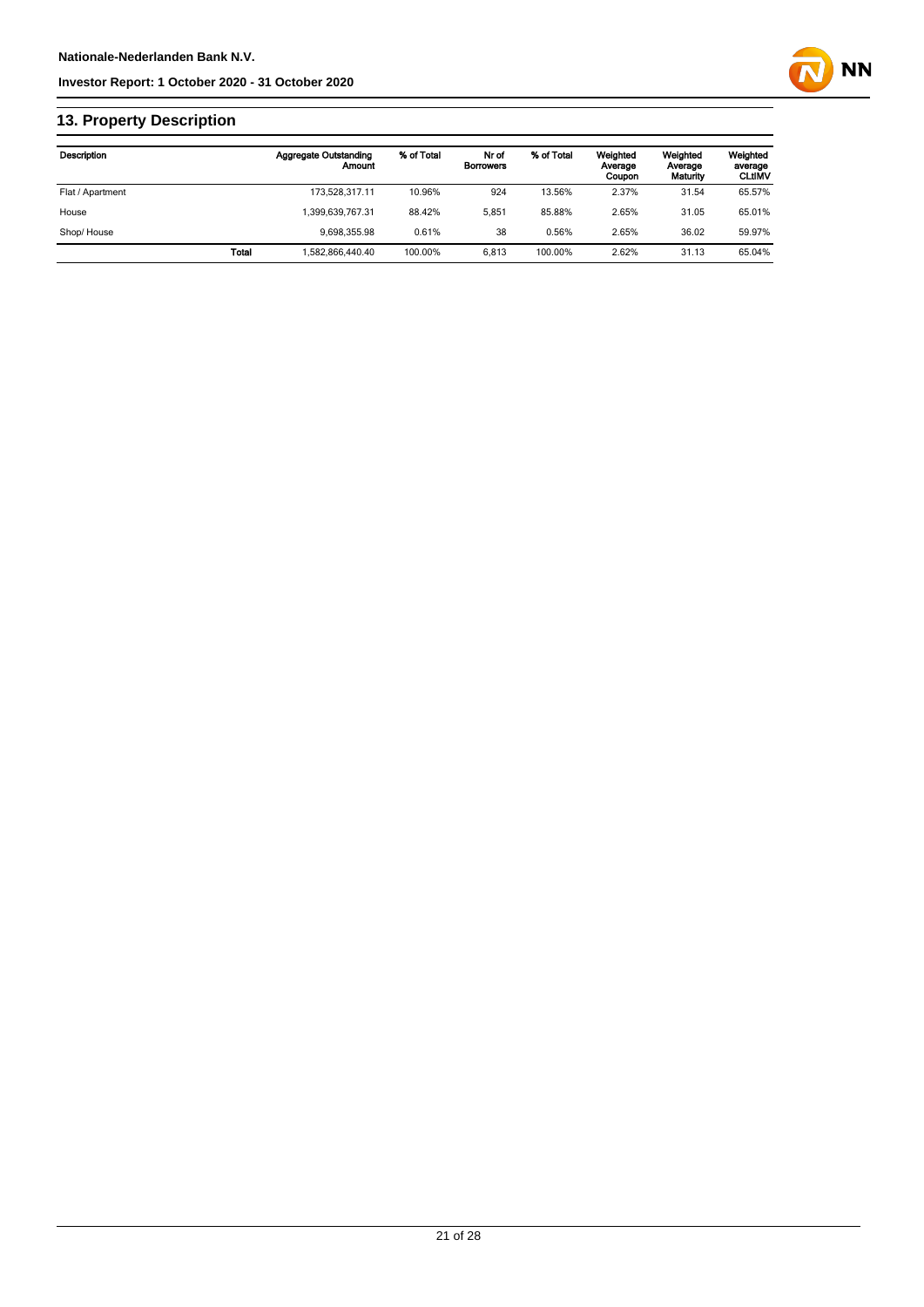

## **14. Geographical Distribution (by province)**

| Province      |       | <b>Aggregate Outstanding</b><br><b>Amount</b> | % of Total | Nr of<br><b>Borrowers</b> | % of Total | Weighted<br>Average | Weighted<br>Average | Weighted<br>average |
|---------------|-------|-----------------------------------------------|------------|---------------------------|------------|---------------------|---------------------|---------------------|
|               |       |                                               |            |                           |            | Coupon              | Maturity            | <b>CLtIMV</b>       |
| Drenthe       |       | 35,227,771.63                                 | 2.23%      | 174                       | 2.55%      | 2.53%               | 29.99               | 69.28%              |
| Utrecht       |       | 129,783,811.13                                | 8.20%      | 489                       | 7.18%      | 2.63%               | 31.21               | 62.50%              |
| Zeeland       |       | 32,438,069.88                                 | 2.05%      | 167                       | 2.45%      | 2.72%               | 32.07               | 65.34%              |
| Zuid-Holland  |       | 436,845,964.85                                | 27.60%     | 1,872                     | 27.48%     | 2.64%               | 30.51               | 63.75%              |
| Flevoland     |       | 48,310,300.79                                 | 3.05%      | 222                       | 3.26%      | 2.51%               | 29.69               | 67.91%              |
| Friesland     |       | 36,488,322.18                                 | 2.31%      | 184                       | 2.70%      | 2.61%               | 32.51               | 69.75%              |
| Gelderland    |       | 181,830,442.81                                | 11.49%     | 764                       | 11.21%     | 2.65%               | 30.32               | 67.19%              |
| Groningen     |       | 40,019,520.11                                 | 2.53%      | 210                       | 3.08%      | 2.44%               | 32.03               | 68.97%              |
| Limburg       |       | 62,240,541.75                                 | 3.93%      | 335                       | 4.92%      | 2.59%               | 31.07               | 67.40%              |
| Noord-Brabant |       | 236, 127, 624.64                              | 14.92%     | 998                       | 14.65%     | 2.65%               | 30.49               | 66.63%              |
| Noord-Holland |       | 253,741,279.81                                | 16.03%     | 967                       | 14.19%     | 2.62%               | 32.96               | 61.26%              |
| Overijssel    |       | 89,598,444.36                                 | 5.66%      | 430                       | 6.31%      | 2.57%               | 32.22               | 68.58%              |
| Unspecified   |       | 214,346.46                                    | 0.01%      | 1                         | 0.01%      | 2.33%               | 27.92               | 82.92%              |
|               | Total | 1,582,866,440.40                              | 100.00%    | 6,813                     | 100.00%    | 2.62%               | 31.13               | 65.04%              |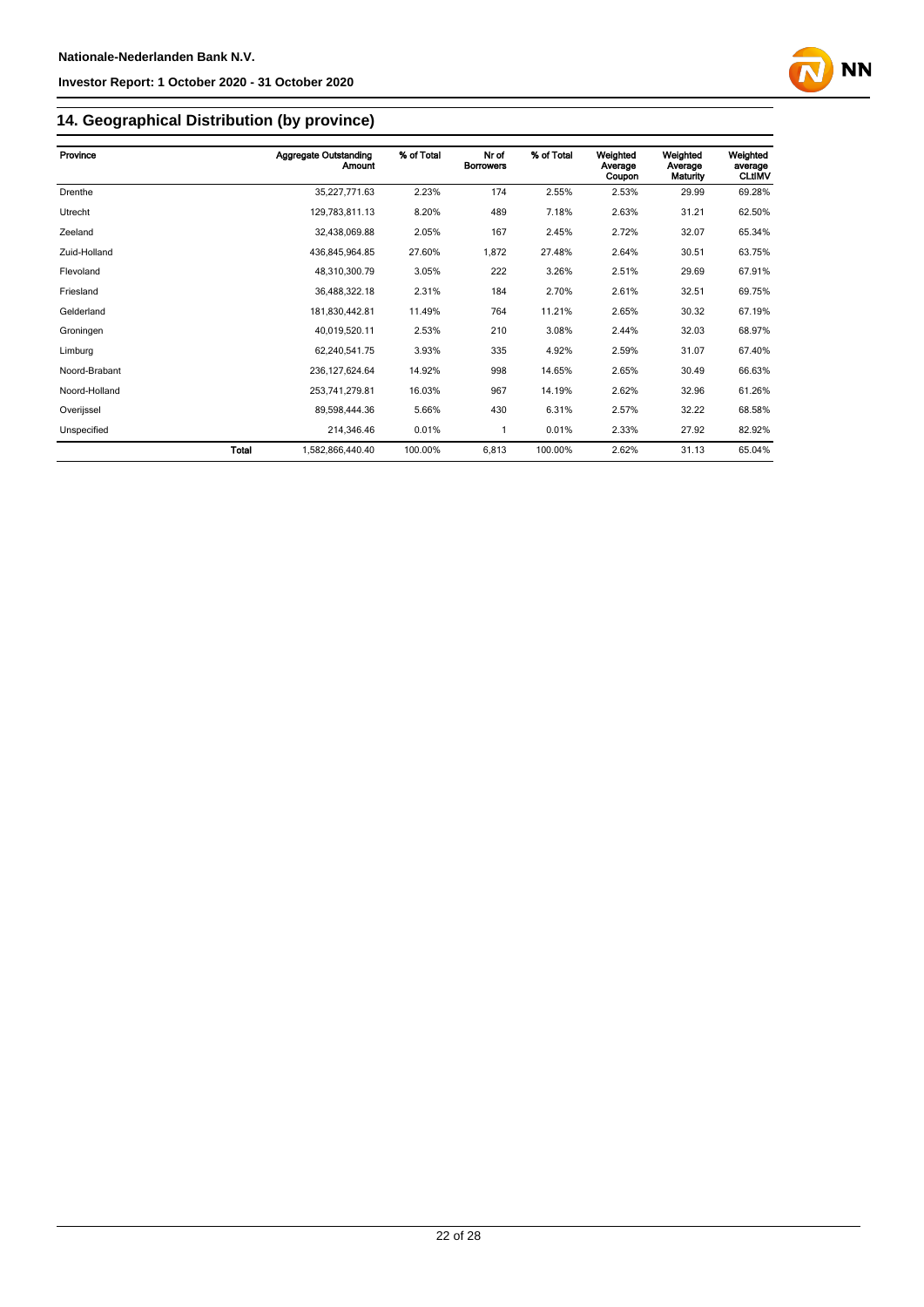

## **15. Occupancy**

| Description    |       | <b>Aggregate Outstanding</b><br>Amount | % of Total | Nr of<br><b>Borrowers</b> | % of Total | Weighted<br>Average<br>Coupon | Weighted<br>Average<br>Maturity | Weighted<br>average<br><b>CLUMV</b> |
|----------------|-------|----------------------------------------|------------|---------------------------|------------|-------------------------------|---------------------------------|-------------------------------------|
| Owner Occupied |       | 1,582,693,788.93                       | 99.99%     | 6.812                     | 99.99%     | 2.62%                         | 31.13                           | 65.04%                              |
| Buy-to-let     |       | 172.651.47                             | 0.01%      |                           | 0.01%      | 4.92%                         | 19.82                           | 65.90%                              |
| Unknown        |       |                                        |            |                           |            |                               |                                 |                                     |
|                | Total | 1,582,866,440.40                       | 100.00%    | 6.813                     | 100.00%    | 2.62%                         | 31.13                           | 65.04%                              |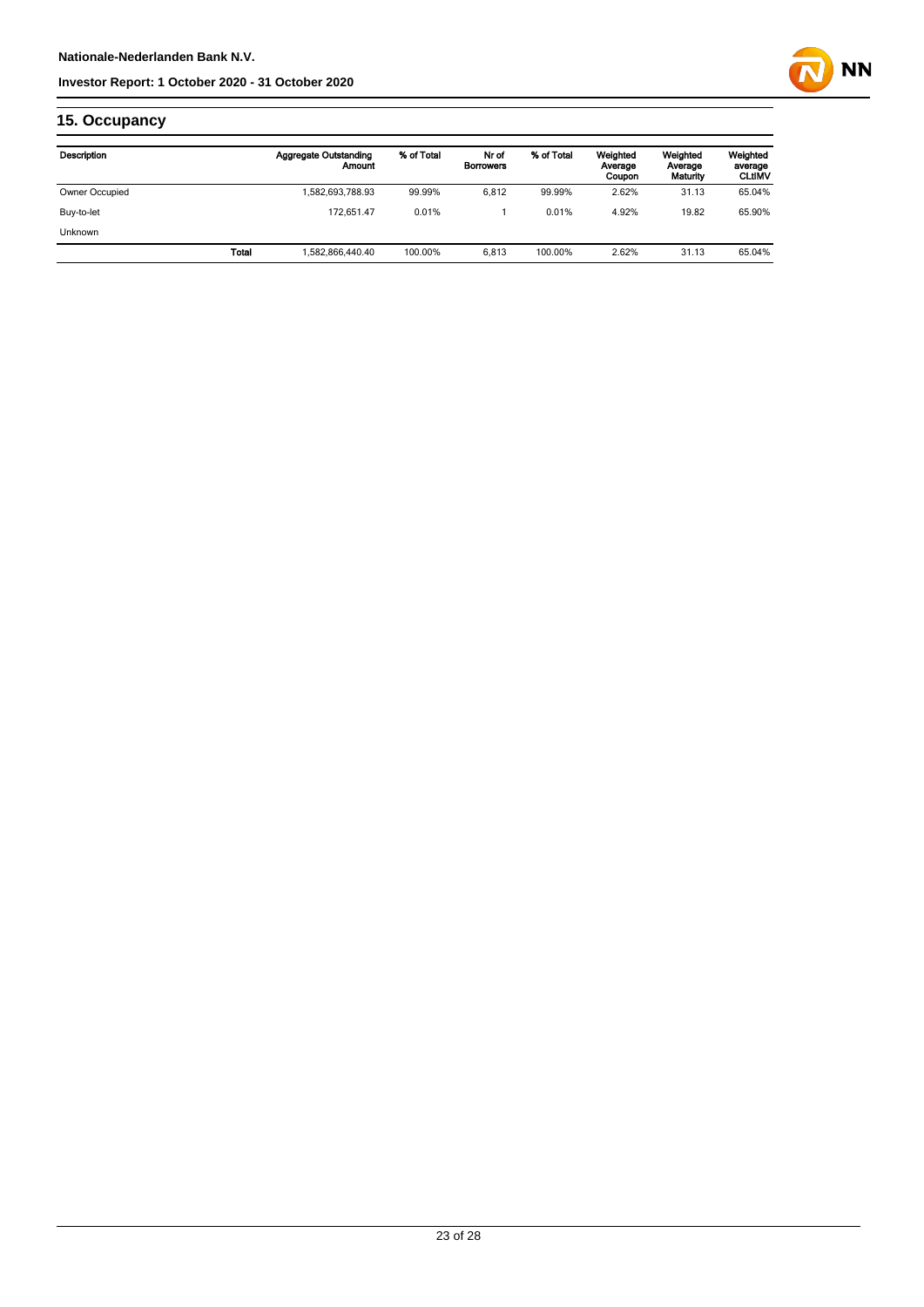

## **16. Loanpart Payment Frequency**

| Description  | <b>Aggregate Outstanding</b><br>Amount | % of Total | Nr of<br>Loanparts | % of Total | Weighted<br>Average<br>Coupon | Weighted<br>Average<br>Maturity | Weighted<br>average<br><b>CLUMV</b> |
|--------------|----------------------------------------|------------|--------------------|------------|-------------------------------|---------------------------------|-------------------------------------|
| Half-yearly  |                                        |            |                    |            |                               |                                 |                                     |
| Yearly       |                                        |            |                    |            |                               |                                 |                                     |
| Quarterly    |                                        |            |                    |            |                               |                                 |                                     |
| Monthly      | 1,582,866,440.40                       | 100.00%    | 15,630             | 100.00%    | 2.62%                         | 31.13                           | 65.04%                              |
| Unknown      |                                        |            |                    |            |                               |                                 |                                     |
| <b>Total</b> | 1,582,866,440.40                       | 100.00%    | 15,630             | 100.00%    | 2.62%                         | 31.13                           | 65.04%                              |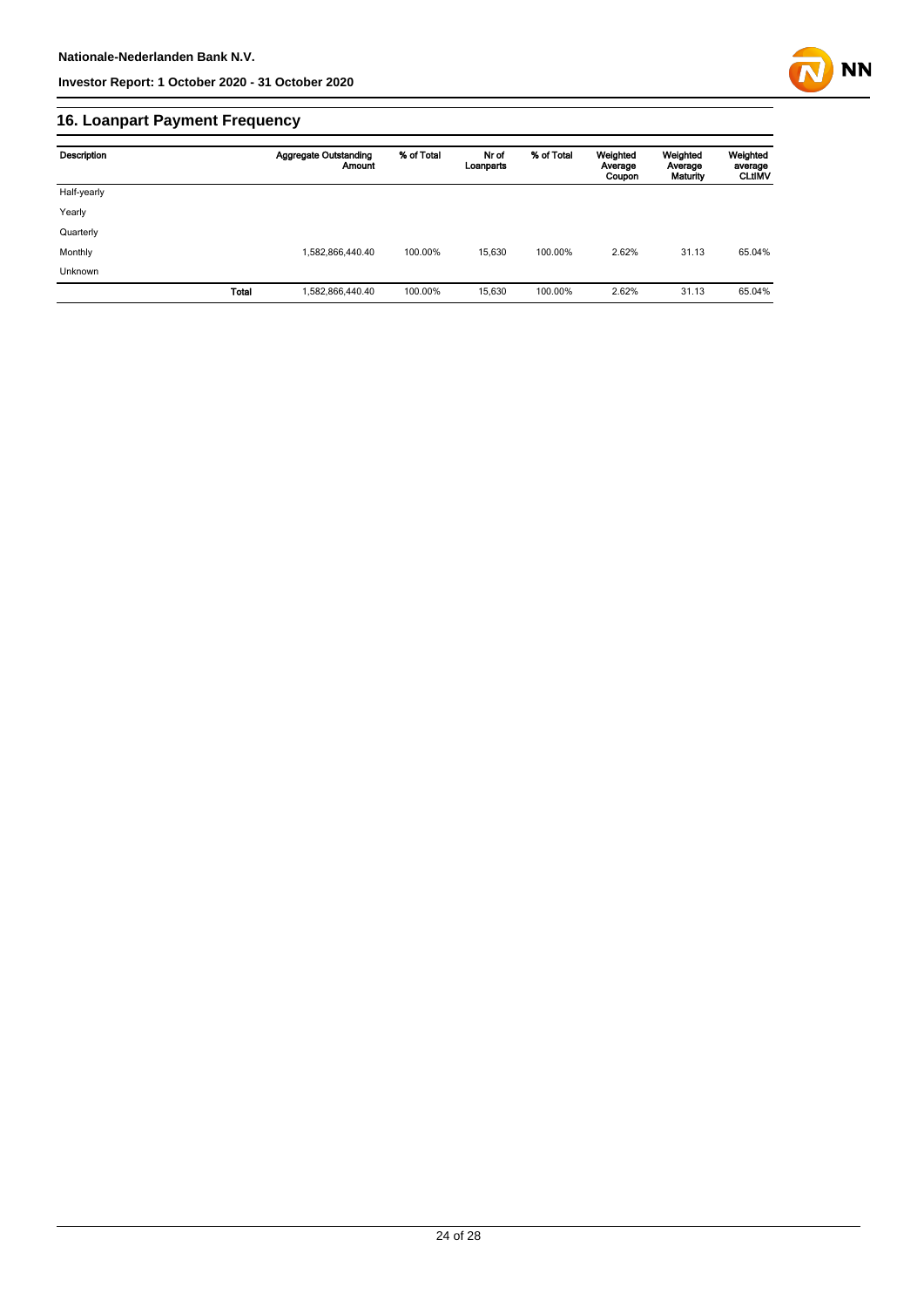

## **17. Guarantee Type**

|                      | <b>Aggregate Outstanding</b><br>Amount | % of Total | Nr of Loans | % of Total | Weighted<br>Average<br>Coupon | Weighted<br>Average<br>Maturity | Weighted<br>average<br><b>CLtIMV</b> |
|----------------------|----------------------------------------|------------|-------------|------------|-------------------------------|---------------------------------|--------------------------------------|
| <b>NHG Guarantee</b> | 407.270.329.55                         | 25.73%     | 2.373       | 34.83%     | 2.46%                         | 27.65                           | 68.61%                               |
| Non-NHG Guarantee    | 1.175.596.110.85                       | 74.27%     | 4.440       | 65.17%     | 2.68%                         | 32.34                           | 63.81%                               |
| <b>Unknown</b>       |                                        |            |             |            |                               |                                 |                                      |
|                      | Total<br>.582.866.440.40               | 100.00%    | 6.813       | 100.00%    | 2.62%                         | 31.13                           | 65.04%                               |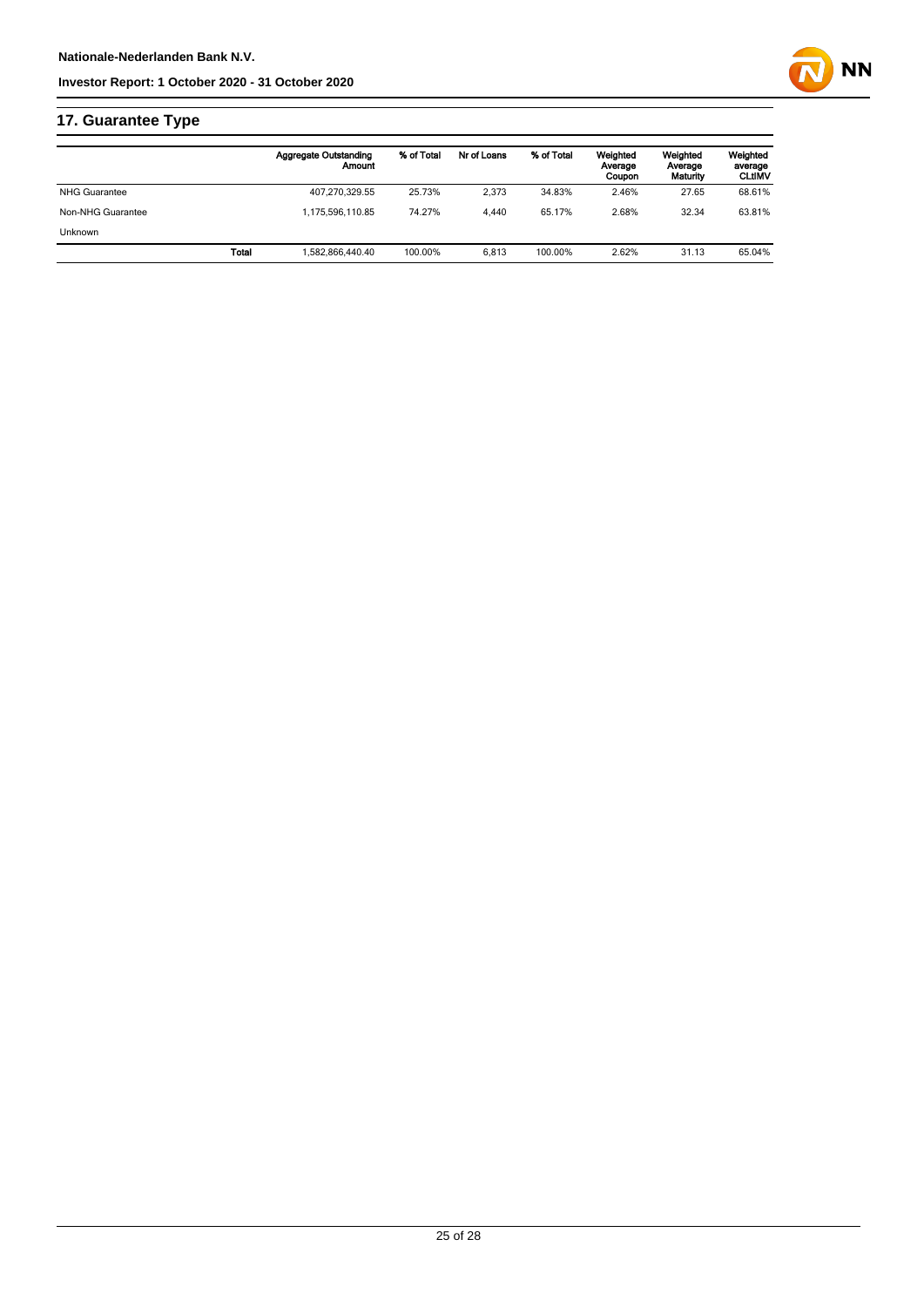#### **Glossary**



**Term Definition / Calculation** A Min (a, b), where (a) is the sum of the Adjusted Current Balances and (b) is the sum of the Asset Percentage of Current Balance -/a (alfa) of all Mortgage Receivables; ACT Asset Cover Test; Adjusted Current Balance Mortgage Receivable (Adjusted Current Balance" of a Mortgage Receivable is the lower of: (i) the Current Balance of such Mortgage Receivable<br>minus a (alfa); and (ii) the LTV Cut-Off Percentage of t Asset Percentage entity and the S8.5% or such other percentage figure as is determined from time to time in accordance with the Asset Monitoring Agreement; Assumed Mortgage Interest Rate The expected mortgage interest rate to be offered by the Servicer (acting on behalf of the CBC) in relation to Mortgage Loans which have an interest rate reset, which interest rate will be notified by the Servicer to the CBC and the Rating Agency from time to time; means available liquid assets on reserved accounts of the CBC, plus interest payments and principal repayments from the<br>underlying assets (including derivatives) to which the CBC is contractually entitled for the following B means the aggregate amount of all Principal Receipts on the Mortgage Receivables up to the end of the immediately preceding calendar month which have not been applied in accordance with the Trust Deed; Base Prospectus The base prospectus dated 18 June 2020 relating to the issue of soft bullet covered bonds, including any supplement and base prospectus updates thereafter; C means the amounts standing to the credit of the Reserve Account; The date falling two (2) Business Days before each CBC Payment Date. The "relevant" Calculation Date in respect of any<br>Calculation Period will be the first Calculation Date falling after the end of that period and the "rel of any CBC Payment Date will be the last Calculation Date prior to that CBC Payment Date; CBC Account Bank Bank Book Bank BOO Bank N.V. in its capacity as CBC Account Bank under the CBC Account Agreement or its successor; Closing Date 18 June 2020 Construction Deposit **In relation to a Mortgage Loan**, that part of the Mortgage Loan which the relevant Borrower requested to be disbursed into a blocked account held in his name with the relevant Originator, the proceeds of which can only be applied towards construction of, or improvements to, the relevant Mortgaged Asset; Credit Rating **An assessment of the credit worthiness of the notes or counterparties, assigned by the Rating Agency;** Current Balance **In relation to an Eligible Receivable at any date**, the Net Outstanding Principal Amount, excluding Accrued Interest and Arrears of **Interest** Current Loan to Indexed Market Value (CLTIMV) Current Balance divided by the Indexed Valuation; Current Loan to Original Market Value (CLTOMV) Current Balance divided by the Original Market Value; Cut-off date The last day of the month immediately preceding the date on which the Investor Report is published; D means the aggregate outstanding principal balance of all Transferred Collateral in Substitution Assets; Eligible Collateral Euro denominated cash and/or Substitution Assets; Index The index of increases or decreases, as the case may be, of house prices issued by the Dutch land registry (kadaster) in relation to residential properties in the Netherlands; In relation to any Mortgaged Asset at any date: (a) where the Original Market Value of that Mortgaged Asset is equal to or greater<br>than the Price Indexed Valuation as at that date, the Price Indexed Valuation, or (b) where percentage is required or sufficient from time to time for the Covered Bonds to qualify as "covered bonds" as defined in the Capital<br>Requirements Directive and the Issuer wishes to apply such different percentage, then suc Interest Rate Fixed Period Period **Period For the Current interest rate on the Mortgage Receivable remains unchanged** Interest Rate Swap **An interest rate swap transaction that forms part of an Interest Swap Agreement.** Interest Reserve Required Amount (A) the positive difference, if any, between (i) the aggregate amount of Scheduled Interest for all Series<br>outstanding and (ii) the aggregate amount of interest to be received under the str which is subject to a Participation, an amount equal to the net amount received or recovered multiplied by the applicable when is subject to a t **IRS** IRS Interest Rate Swap; Issuer the Nationale-Nederlanden Bank N.V., a public company with limited liability (naamloze vennootschap) organised under the laws of the Netherlands and established in The Hague, the Netherlands; For each Mortgage Receivable its Current Balance minus the LTV Cut-Off Percentage of its Indexed Valuation provided that if the result is negative, L shall be zero and if the result exceeds α (alpha), L shall equal α (alpha); Legally Required Minimum OC Means the minimum level of overcollateralization of 5% or such other percentage as may be required from time to time by the CB Regulations. This means that the total outstanding balance of the cover assets in the pool must be 105% of the total amount of outstanding covered bonds (both excluding accrued interest) ; Loan Part(s) **Community** Community Communists; One or more of the loan parts (leningdelen) of which a Mortgage Loan consists; 80% for all Mortgage Receivables or such other percentage as may be notified to the Rating Agency from time to time in respect of<br>the relevant Mortgage Receivables, or such lower percentage as is (a) required from time to covered bonds as defined in the Capital Requirements Directive or (b) otherwise determined from time to time in accordance with the Asset Monitoring Agreement; Mandatory Liquidity Required Amount<br>ensure compliance with article 40g of the change incompliance with a mount which is at such time required to be maintained by the CBC to<br>ensure compliance with article 40g of the Serve a

as calculated on each relevant Calculation Date for the relevant period prescribed by article 40g of the Decree);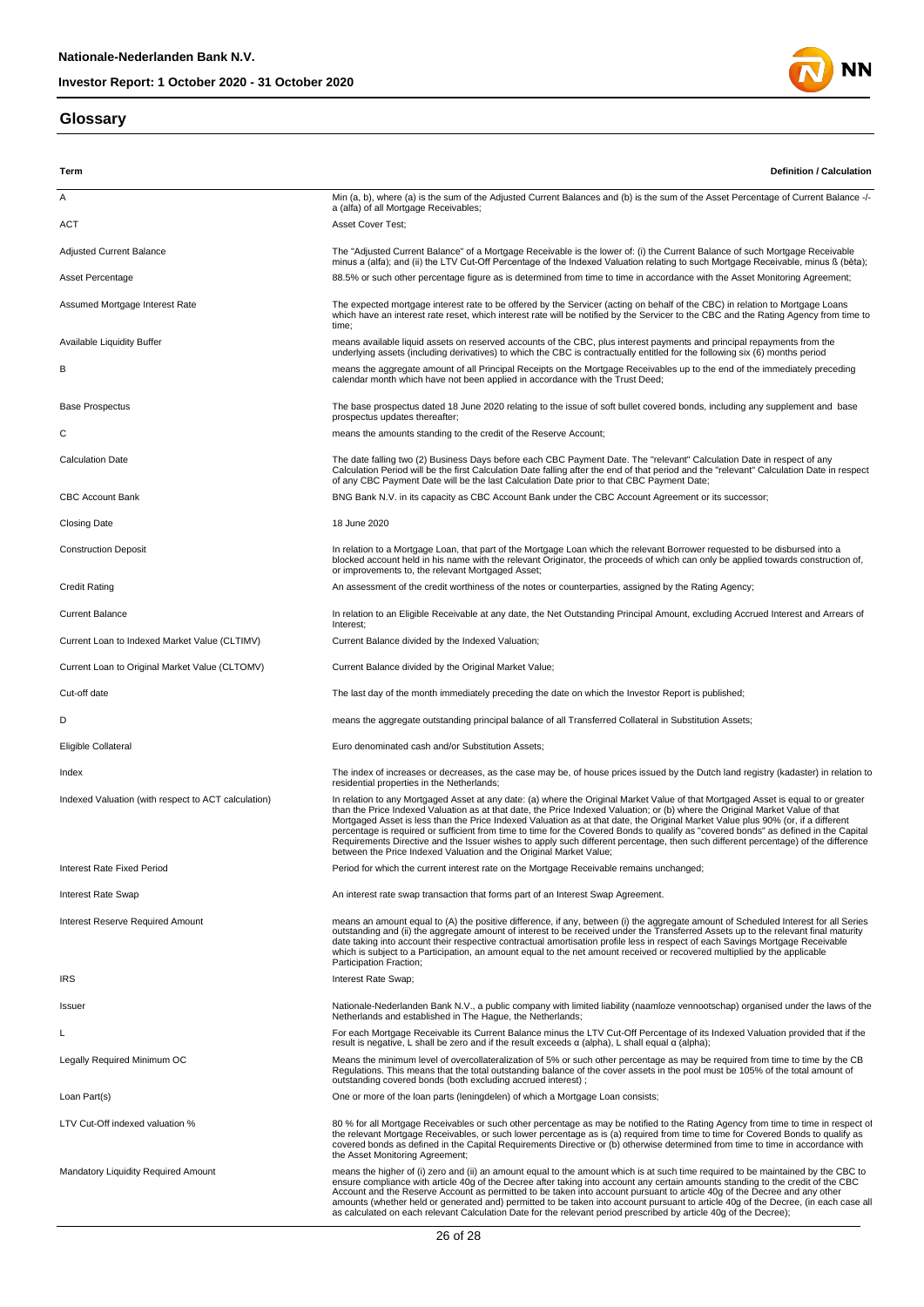

| Term                             | <b>Definition / Calculation</b>                                                                                                                                                                                                                                                                                                                                                                                                                                                                                                                                                                                                                                                                                                                                                                                                                                                                                                                              |
|----------------------------------|--------------------------------------------------------------------------------------------------------------------------------------------------------------------------------------------------------------------------------------------------------------------------------------------------------------------------------------------------------------------------------------------------------------------------------------------------------------------------------------------------------------------------------------------------------------------------------------------------------------------------------------------------------------------------------------------------------------------------------------------------------------------------------------------------------------------------------------------------------------------------------------------------------------------------------------------------------------|
| <b>Maturity Date</b>             | In respect of a Series of Covered Bonds, the date on which the Covered Bonds of such Series are expected to be redeemed at<br>their Principal Amount Outstanding in accordance with the Conditions, as specified in the relevant Final Terms, which date falls no<br>more than 47 years after the Issue Date of such Series.                                                                                                                                                                                                                                                                                                                                                                                                                                                                                                                                                                                                                                 |
| Net Outstanding Principal Amount | In relation to a Mortgage Receivable, at any date, the Outstanding Principal Amount of the relevant Mortgage Loan less (A) if it is a<br>Savings Mortgage Loan or a Savings Investment Mortgage Loan subject to an Insurance Savings Participation, an amount equal to<br>the Insurance Savings Participation on such date and (B) if it is a Bank Savings Mortgage Loan subject to a Bank Savings<br>Participation, an amount equal to the Bank Savings Participation on such date;                                                                                                                                                                                                                                                                                                                                                                                                                                                                         |
| <b>NHG</b>                       | Nationale Hypotheek Garantie: guarantees (""borgtochten"") issued by Stichting Waarborgfonds Eigen Woningen under the terms<br>and conditions of the Nationale Hypotheek Garantie, as amended from time to time;                                                                                                                                                                                                                                                                                                                                                                                                                                                                                                                                                                                                                                                                                                                                             |
| NHG Loan                         | A Mortgage Loan that has the benefit of an NHG guarantee;                                                                                                                                                                                                                                                                                                                                                                                                                                                                                                                                                                                                                                                                                                                                                                                                                                                                                                    |
| Nominal OC                       | The Net Outstanding Principal Amount of all Mortgage Receivables, excluding any Defaulted Receivables, plus (b) the Collateral<br>Market Value of all Transferred Collateral in the form of Substitution Assets plus (c) the cash standing to the credit of the CBC<br>Transaction Account(s), excluding Swap Collateral minus the aggregate Principal Amount Outstanding of the Covered Bonds at the<br>end of such calendar month divided by the aggregate Principal Amount Outstanding of the Covered Bonds at the end of such<br>calendar month;                                                                                                                                                                                                                                                                                                                                                                                                         |
| Non NHG Loan                     | A Mortgage Loan that does not have the benefit of an NHG Guarantee;                                                                                                                                                                                                                                                                                                                                                                                                                                                                                                                                                                                                                                                                                                                                                                                                                                                                                          |
| Occupancy                        | The way the Mortgaged Asset is used (e.g. owner occupied);                                                                                                                                                                                                                                                                                                                                                                                                                                                                                                                                                                                                                                                                                                                                                                                                                                                                                                   |
| <b>Original Market Value</b>     | In relation to any Mortgaged Asset the market value (marktwaarde) given to that Mortgaged Asset by the most recent valuation<br>addressed to the Transferor that transferred the relevant Mortgage Receivable to the CBC or, as applicable, the foreclosure value<br>(executiewaarde) given to that Mortgaged Asset by the most recent valuation addressed to the Transferor that transferred the<br>relevant Mortgage Receivable to the CBC, divided by 0.90 or such other factor as required from time to time by the applicable rules<br>and regulations or any internal requirement of the Transferor in relation thereto;                                                                                                                                                                                                                                                                                                                               |
| Originator                       | Nationale-Nederlanden Levensverzekering Maatschappij N.V. or Nationale-Nederlanden Bank N.V.                                                                                                                                                                                                                                                                                                                                                                                                                                                                                                                                                                                                                                                                                                                                                                                                                                                                 |
| Outstanding Principal Amount     | In respect of a Relevant Mortgage Receivable, on any date the (then remaining) aggregate principal sum ("hoofdsom") due by the<br>relevant Borrower under the relevant Mortgage Loan, including any Further Advance Receivable transferred to the CBC and, after<br>foreclosure of the Relevant Mortgage Receivable resulting in a loss being realised, zero;                                                                                                                                                                                                                                                                                                                                                                                                                                                                                                                                                                                                |
| Participation Fraction           | means interest and fees and other amounts received by the CBC in respect of the Mortgage Receivables, other than Principal<br>Receipts and less in respect of each Savings Mortgage Receivable which is subject to a Participation, an amount equal to the net<br>amount received or recovered multiplied by the Participation divided by the Outstanding Principal Amount of such Savings<br>Mortgage Receivable;                                                                                                                                                                                                                                                                                                                                                                                                                                                                                                                                           |
| Performing Loans                 | Mortgage Loans which are current and therefore do not show any arrears;                                                                                                                                                                                                                                                                                                                                                                                                                                                                                                                                                                                                                                                                                                                                                                                                                                                                                      |
| Price Indexed Valuation          | In relation to any property at any date means the Original Market Value of that property increased or decreased as appropriate by<br>the increase or decrease in the Index since the date of the Original Market Value;                                                                                                                                                                                                                                                                                                                                                                                                                                                                                                                                                                                                                                                                                                                                      |
| <b>Rating Agency</b>             | Standard & Poors Credit Market Services Europe Limited;                                                                                                                                                                                                                                                                                                                                                                                                                                                                                                                                                                                                                                                                                                                                                                                                                                                                                                      |
| Remaining Tenor                  | The time in years from the end of the reporting period to the maturity date of a Mortgage Loan;                                                                                                                                                                                                                                                                                                                                                                                                                                                                                                                                                                                                                                                                                                                                                                                                                                                              |
| Reserve Account Required Amount  | means (a) until the occurrence of a Reserve Account Trigger Event: an amount equal to the Mandatory Liquidity Required Amount<br>and (b) following the occurrence of a Reserve Account Trigger Event: an amount equal to the higher of (i) the Mandatory Liquidity<br>Required Amount and (ii) the Reserve Trigger Required Amount;                                                                                                                                                                                                                                                                                                                                                                                                                                                                                                                                                                                                                          |
| Reserve Trigger Required Amount  | means an amount equal to (a) the aggregate for all Series of the aggregate Scheduled Interest for each such Series due in the next<br>three following CBC Payment Periods (to the extent that no Swap has been entered into in relation to any Series) plus (b) the<br>anticipated aggregate amount payable in the next three following CBC Payment Periods in respect of the items referred to in<br>paragraphs (a) up to and including (d) of the CBC Priority of Payments, as calculated on each relevant Calculation Date;                                                                                                                                                                                                                                                                                                                                                                                                                               |
| Seasoning                        | Number of years since the origination of the Mortgage Loan Parts to the end of the Reporting Period;                                                                                                                                                                                                                                                                                                                                                                                                                                                                                                                                                                                                                                                                                                                                                                                                                                                         |
| Series                           | A Tranche of Covered Bonds together with any further Tranche or Tranches of Covered Bonds expressed to be consolidated and<br>form a single series with the Covered Bonds of the original Tranche and the terms of which are identical (save for the Issue Date<br>and/or the Interest Commencement Date but including as to whether or not the Covered Bonds are listed);                                                                                                                                                                                                                                                                                                                                                                                                                                                                                                                                                                                   |
| Set-Off                          | Claim that corresponds to a debt to the same borrower, which is not covered by the DGS;                                                                                                                                                                                                                                                                                                                                                                                                                                                                                                                                                                                                                                                                                                                                                                                                                                                                      |
| <b>Substitution Assets</b>       | means the classes of assets denominated in euro from time to time eligible under the CRR and/or the Wft to collateralise covered<br>bonds including (on the date of this Base Prospectus) and subject to certain limitations:(a) exposures to or guaranteed by central<br>governments, central banks or international organisations in accordance with article 129(1)(a) CRR;(b) exposures to or quaranteed<br>by public sector entities, regional governments or local authorities in accordance with article 129(1)(b) CRR;(c) exposures to<br>institutions in accordance with article 129(1)(c) CRR; and (d) exposures for which DNB has waived the application of article 129(1)<br>(c) CRR in accordance with article 129(1) CRR third paragraph, which assets on an aggregate basis are subject to a limit of 20 per<br>cent., or such other percentage as required under the Wft, of the aggregate Principal Amount Outstanding of the Covered Bonds; |
| <b>Transferred Collateral</b>    | means any Eligible Collateral transferred or purported to be transferred to the CBC pursuant to the Guarantee Support Agreement,<br>to the extent not redeemed, retransferred, sold or otherwise disposed of by the CBC;                                                                                                                                                                                                                                                                                                                                                                                                                                                                                                                                                                                                                                                                                                                                     |
| Ζ                                | An amount equal to the Interest Cover Required Amount                                                                                                                                                                                                                                                                                                                                                                                                                                                                                                                                                                                                                                                                                                                                                                                                                                                                                                        |
| $\alpha$ (alfa)                  | Gross set-off as determined according to Asset Monitoring Agreement;                                                                                                                                                                                                                                                                                                                                                                                                                                                                                                                                                                                                                                                                                                                                                                                                                                                                                         |
| $\beta$ (beta)                   | For each Mortgage Receivable the lower of (i) the LTV Cut-Off percentage of its indexed valuation and (ii) a minus L                                                                                                                                                                                                                                                                                                                                                                                                                                                                                                                                                                                                                                                                                                                                                                                                                                         |